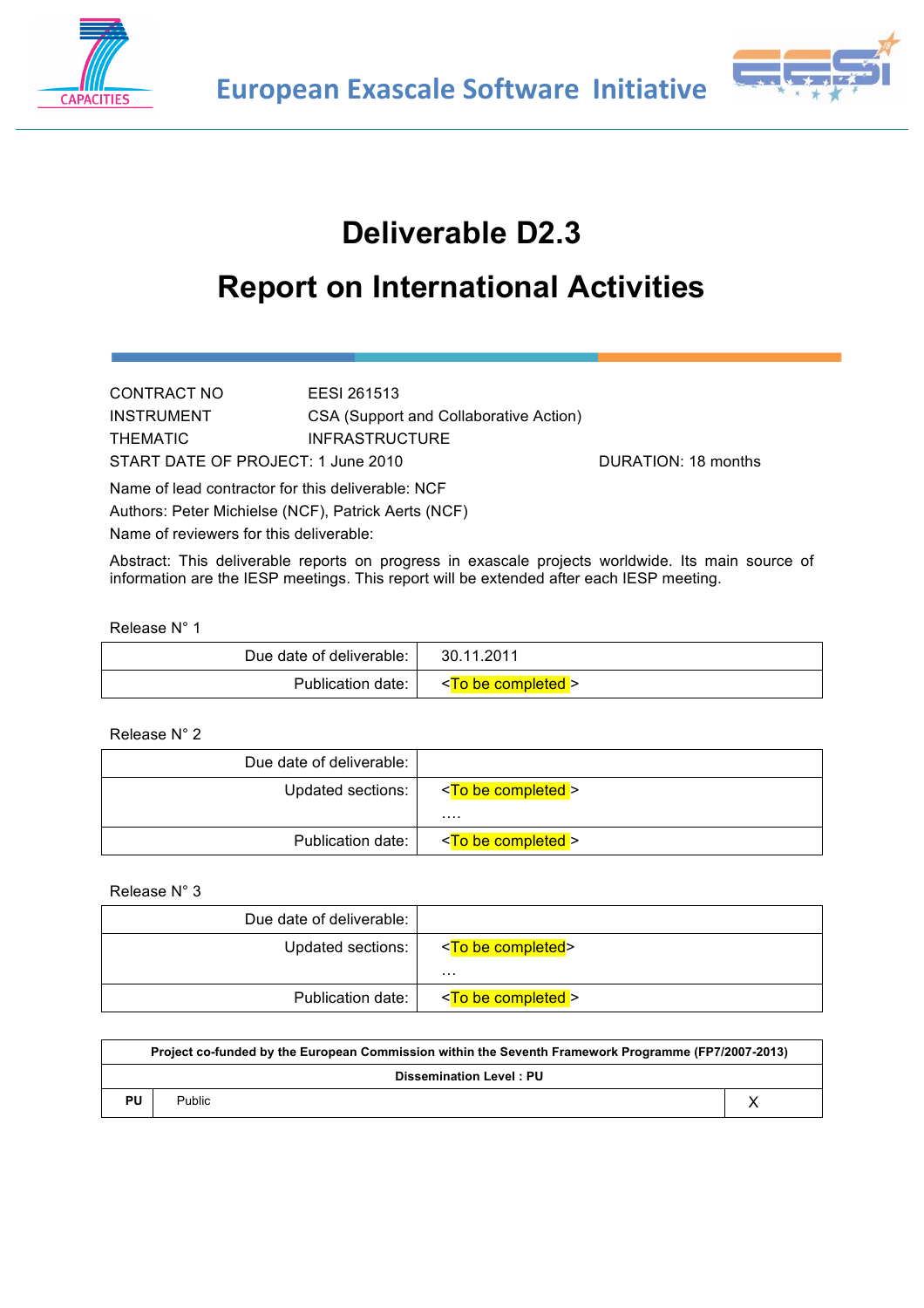# **Table of Contents**

| 1.                                                                                                                      |                         |  |
|-------------------------------------------------------------------------------------------------------------------------|-------------------------|--|
| 2.                                                                                                                      |                         |  |
| 3 <sub>1</sub>                                                                                                          |                         |  |
| 3.1<br>3.2<br>3.3<br>3.4<br>3.5                                                                                         |                         |  |
| 4.                                                                                                                      |                         |  |
| 4.1<br>4.2<br>4.2.1<br>4.2.2<br>4.2.5<br>4.3.1<br>4.3.2<br>4.3.3<br>4.3.4<br>4.3.5<br>4.3.6<br>4.4<br>4.5<br>4.6<br>4.7 | 4.2.3<br>4.2.4<br>4.3.7 |  |
| 5.                                                                                                                      |                         |  |
| 6.                                                                                                                      |                         |  |
| 6.1<br>6.2                                                                                                              |                         |  |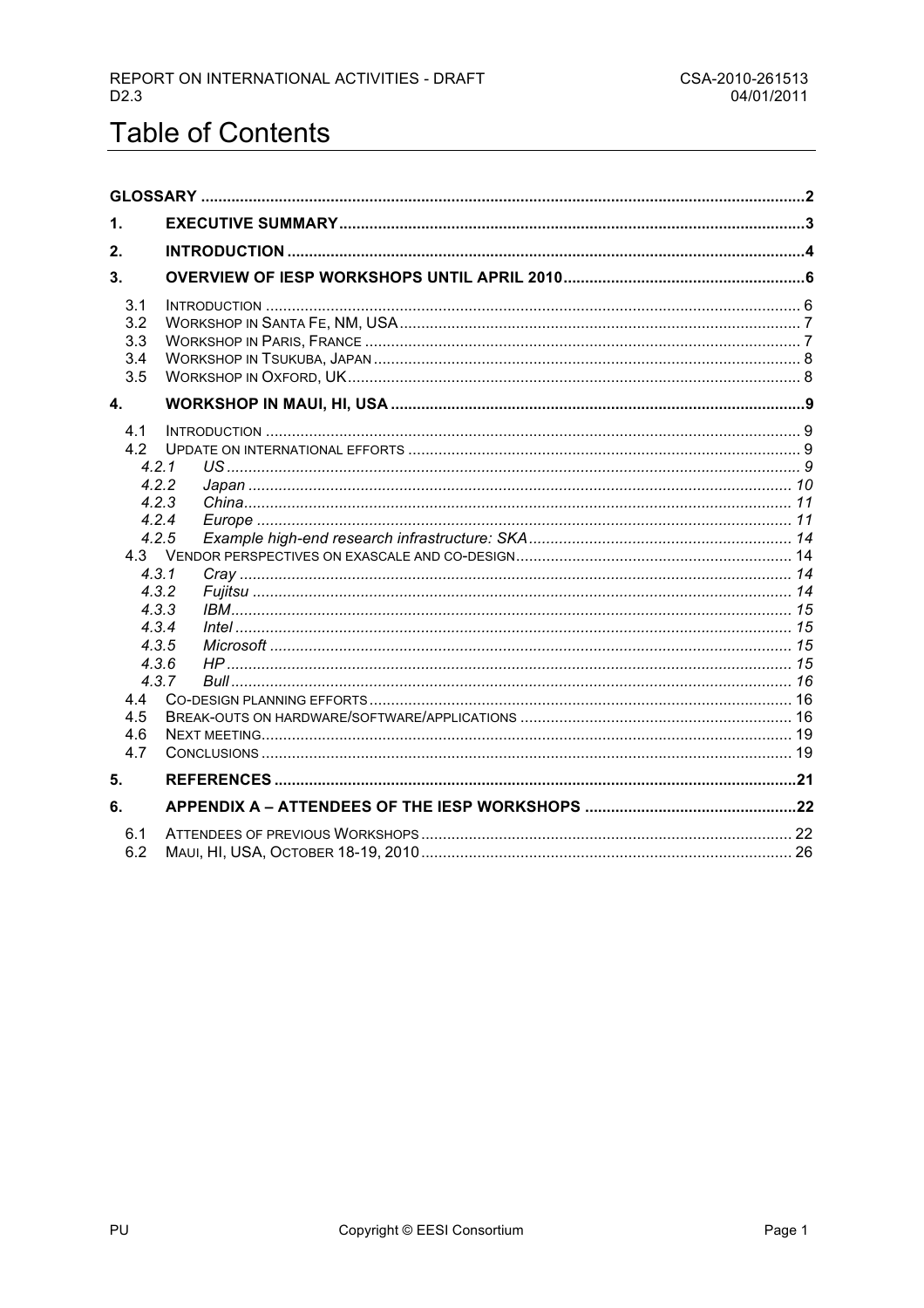# **Glossary**

| <b>Abbreviation / acronym</b> | <b>Description</b>                                         |
|-------------------------------|------------------------------------------------------------|
| COTS                          | Commodity-of-the-shelf                                     |
| DoE                           | Department of Energy (US)                                  |
| ЕC                            | European Commission                                        |
| EESI                          | European Exascale Software Initiative (Europe)             |
| <b>ESC</b>                    | Exascale Software Centre (US)                              |
| <b>GENCI</b>                  | Grand Equipement National de Calcul Intensif (France)      |
| <b>HPC</b>                    | <b>High Performance Computing</b>                          |
| <b>HPCI</b>                   | High Performance Computing Infrastructure (Japan)          |
| <b>IDC</b>                    | International Data Corporation                             |
| <b>IESP</b>                   | International Exascale Software Project                    |
| <b>IPR</b>                    | <b>Intellectual Property Rights</b>                        |
| <b>JSC</b>                    | Juelich Supercomputing Center                              |
| <b>LRZ</b>                    | Leibniz Rechnung Zentrum                                   |
| <b>NCF</b>                    | National Computing Facilities Foundation (the Netherlands) |
| <b>NNSA</b>                   | National Nuclear Security Administration (US)              |
| <b>NSF</b>                    | National Science Foundation (US)                           |
| <b>SKA</b>                    | Square Kilometre Array                                     |
| WG                            | Working Group (in EESI)                                    |
| X-stack                       | Exascale software stack                                    |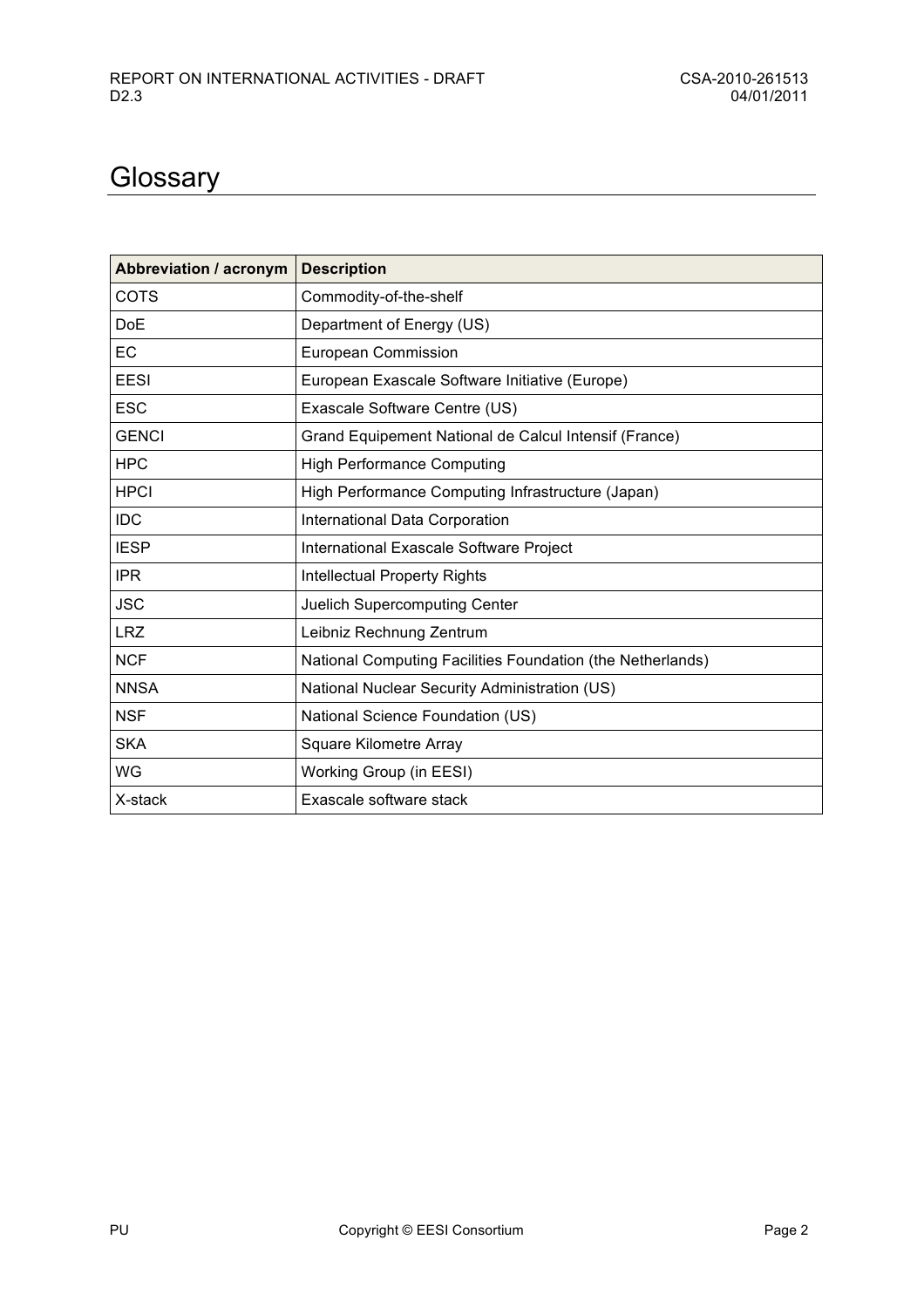# 1. Executive summary

\*\*\* No need for this now, as it is a living document. \*\*\*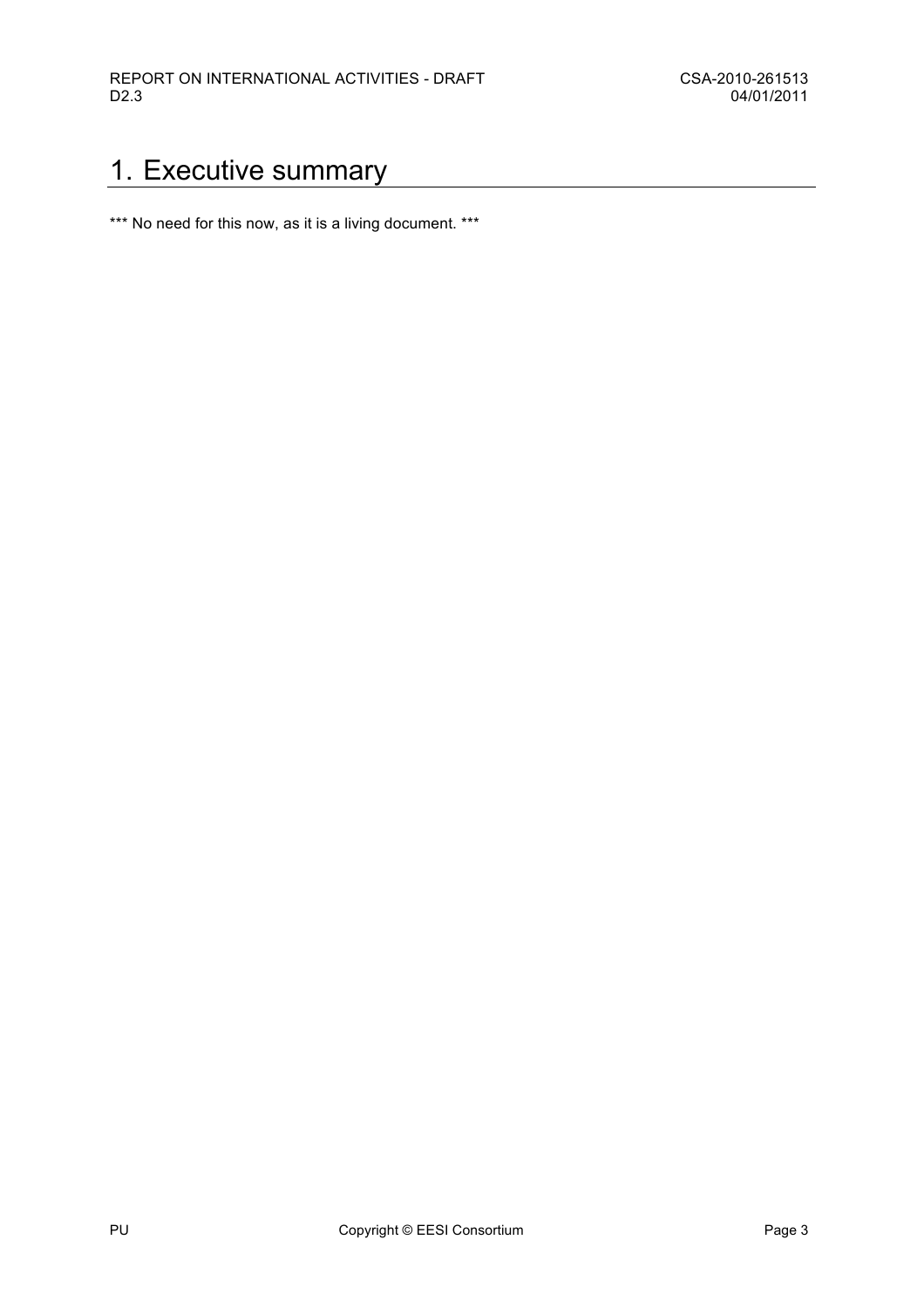# 2. Introduction

It is widely recognized that High Performance Computing (HPC) will be increasingly important to address global scientific, societal and economic challenges. Although the projected evolution of hardware is a technological challenge in itself, more and more concern is expressed on the ability of scientific software to efficiently use the future hardware architectures. In order to address the expectedly increasing gap between projected exascale-class hardware and efficient software usage, a worldwide effort has been set up at the beginning of 2009, which is known as the International Exascale Software Project (IESP), [1].

With seed funding from key government partners in the United States, European Union and Japan, as well as supplemental contributions from some industry stakeholders, IESP has been formed around the following mission:

*The guiding purpose of the IESP is to empower ultra-high resolution and data-intensive science and engineering research through the year 2020 by developing a plan for (1) a common, high-quality computational environment for petascale/exascale systems and (2) catalyzing, coordinating, and sustaining the effort of the international open source software community to create that environment as quickly as possible.*

As has been extensively described in [1], there exist good reasons to conclude that such a plan is urgently needed. Firstly and foremost, the scope of the technical challenges for software infrastructure that the novel architectures and extreme scale of emerging systems bring with them is daunting. These challenges, which are already apparent on the leadership-class systems of the US National Science Foundation (NSF) and Department of Energy (DOE), as well as on systems in Europe and Asia, are more than sufficient to require the complete redesign and replacement of the operating systems, programming models, libraries, and tools on which high-end computing necessarily depends. Secondly, the complex web of interdependencies and side effects that exist among such software components means that making sweeping changes to this infrastructure will require a high degree of coordination and collaboration. Failure to identify critical holes or potential conflicts in the software environment, to spot opportunities for beneficial integration, or to adequately specify component requirements will tend to retard or disrupt everyone's progress, wasting time that can not be afforded to be lost. Since creating a software environment adapted for extreme-scale systems (e.g., NSF's Blue Waters) will require the collective effort of a broad community, this community must have good mechanisms for internal coordination. Third, it seems clear that the scope of the effort must be truly international. In terms of its rationale, scientists in nearly every field now depend on the software infrastructure of high-end computing to open up new areas of inquiry (e.g., the very small, very large, very hazardous, very complex), to dramatically increase their research productivity, and to amplify the social and economic impact of their work. It serves global scientific communities who need to work together on problems of global significance and leverage distributed resources in transnational configurations. In terms of feasibility, the dimensions of the task—totally redesigning and recreating, in the period of just a few years, the massive software foundation of computational science in order to meet the new realities of extreme-scale computing—are simply too large for any one country, or small consortium of countries, to undertake on its own.

During 2009 IESP has organized a series of three international workshops, one each in the United States, Europe, and Asia in order to work out a plan. This has led to a technology roadmap to address a critical challenge that now confronts modern science and is produced by a convergence of three factors:

1. the compelling science case to be made, in both fields of deep intellectual interest and fields of vital importance to humanity, for increasing usable computing power by orders of magnitude as quickly as possible;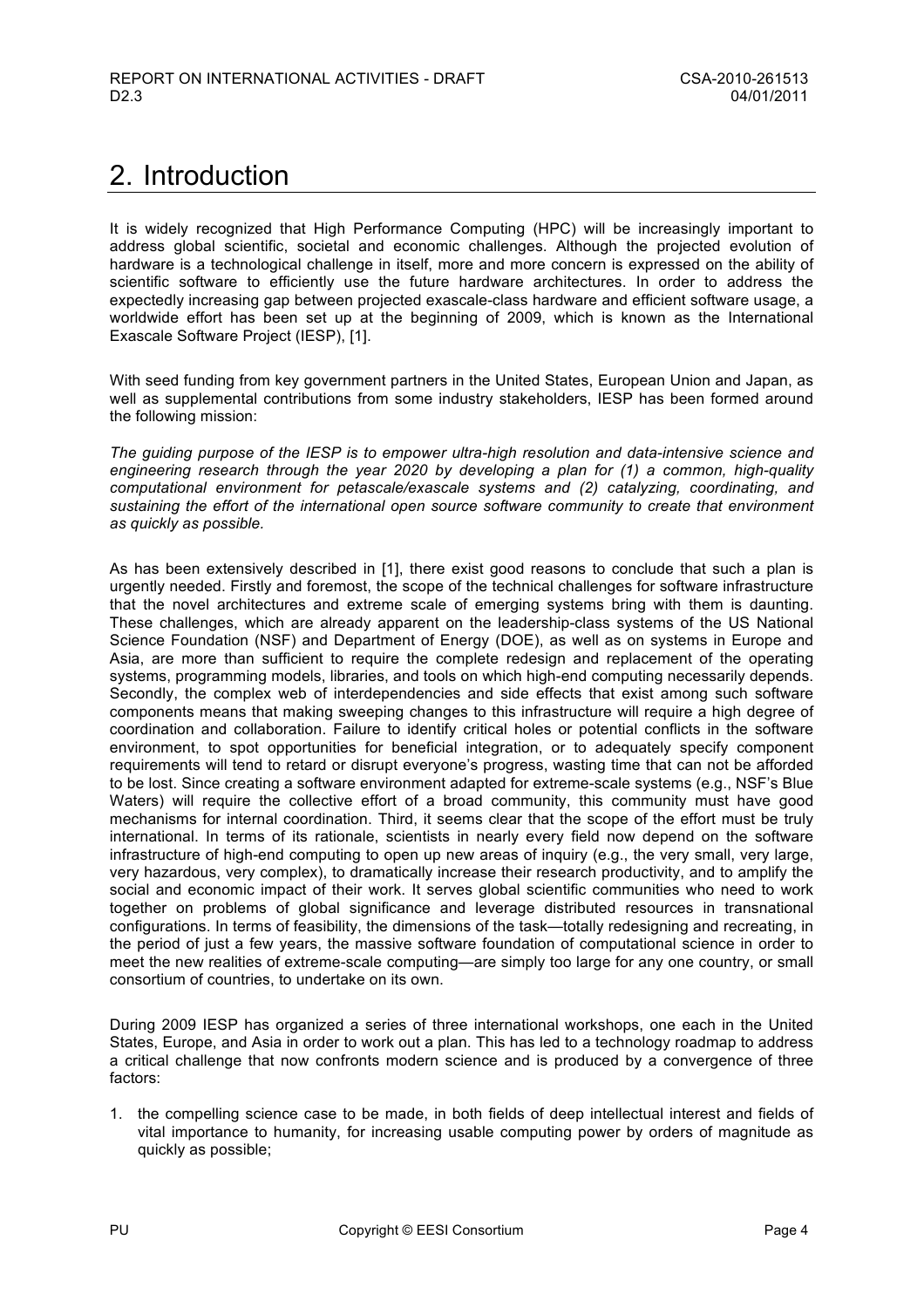- 2. the clear and widely recognized *inadequacy* of the current high end software infrastructure, in all its component areas, for supporting this essential escalation;
- 3. the near complete lack of planning and coordination in the global scientific software community in overcoming the formidable obstacles that stand in the way of replacing it.

This document is organized as follows. Section 3 will briefly document the four IESP workshops held before the start of the EESI project (three in 2009 and one in 2010). Section 4 will report on the first IESP workshop held during the actual EESI project (in October 2010 in Maui, Hawaii, USA), including a summary of the major findings and actions as a result of the workshops.

This is a living document which will be updated after each IESP workshop, during the course of the EESI project.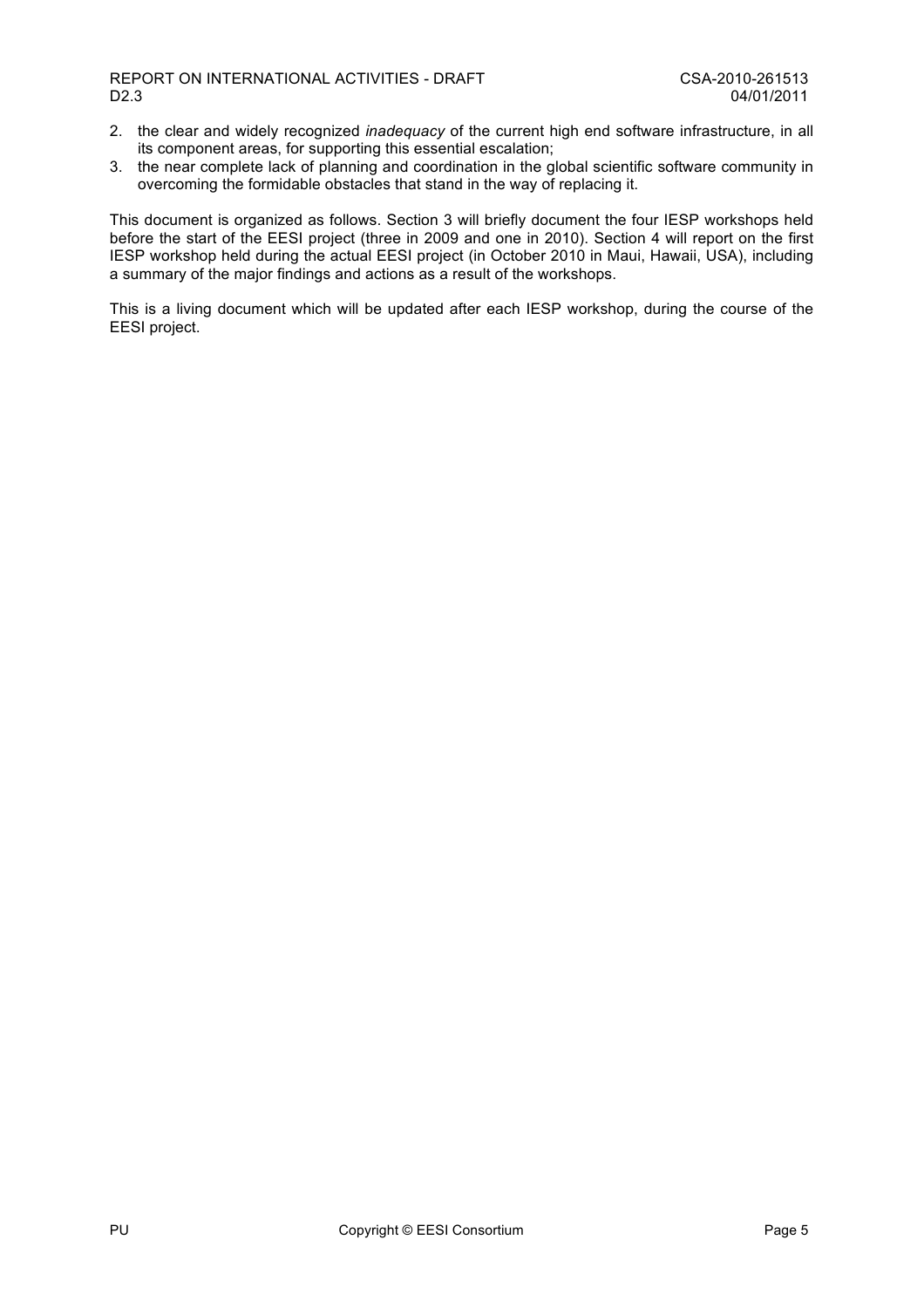# 3. Overview of IESP workshops until April 2010

## 3.1 Introduction

As has been documented in [1], IESP develops a plan for producing a new software infrastructure capable of supporting exascale applications. In order to do so, the following sequence of objectives needs to be addressed during the workshops:

- 1. *Make a thorough assessment of needs, issues and strategies*: A successful plan in this arena requires a thorough assessment of the technology drivers for future peta/exascale systems and of the short-term, medium-term, and long-term needs of applications that are expected to use them. The IESP workshops brought together a strong and broad-based contingent of experts in all areas of HPC software infrastructure, as well as representatives from application communities and vendors, to provide these assessments. Also, leverage has been taken of the substantial number of reports and other material on future science applications and HPC technology trends that different parts of the community have created in the past three years.
- 2. *Develop a coordinated software roadmap*: The results of the workshop attendees' analysis have been incorporated into a draft of a coordinated roadmap intended to help guide the open source scientific software infrastructure effort with better coordination and fewer missing components.
- 3. *Provide a framework for organizing the software research community*: Development of an organizational framework to enable the international software research community to work together to navigate the roadmap and reach the appointed destination—a common, high quality computational environment that can support extreme-scale science on extreme-scale systems*.* The framework will include elements such as initial working groups, outlines of a system of governance, alternative models for shared software development with common code repositories, and feasible schemes for selecting valuable software research and encouraging its translation into usable, production-quality software for application developers. This organization must also foster and help coordinate R&D efforts to address the emerging needs of users and application communities.
- 4. *Engage and coordinate with the vendor community in cross-cutting efforts*: To leverage resources and create a more capable software infrastructure for supporting exascale science, the IESP is committed to engaging and coordinating with vendors across all of its other objectives. Industry stakeholders have already made contributions to the workshops (i.e.. objectives 1 and 2 above) and IESP expects similar, if not greater participation, in the effort to create a model for cooperation as well as coordinated R&D programs for new exascale software technologies.
- 5. *Encourage and facilitate collaboration in education and training*: The magnitude of the changes in programming models and software infrastructure and tools brought about by the transition to peta/exascale architectures will produce tremendous challenges in the area of education and training. As it develops its model of community cooperation, the IESP plan must, therefore, also provide for cooperation in the production of education and training materials to be used in curricula, at workshops and on-line. This roadmap document, which focuses objectives 1 and 2 above, represents the main result of the first phase of the planning process. Although some work on tasks 3–5 has already begun, we plan to solicit, and expect to receive in the near future, further input on the roadmap from a much broader set of stakeholders in the computational science community. This version of the roadmap begins that process by including more extensive input from the science application community, international funding agencies, and vendor partners. The additional ideas and information we gather as the roadmap is disseminated are likely to produce changes that need to be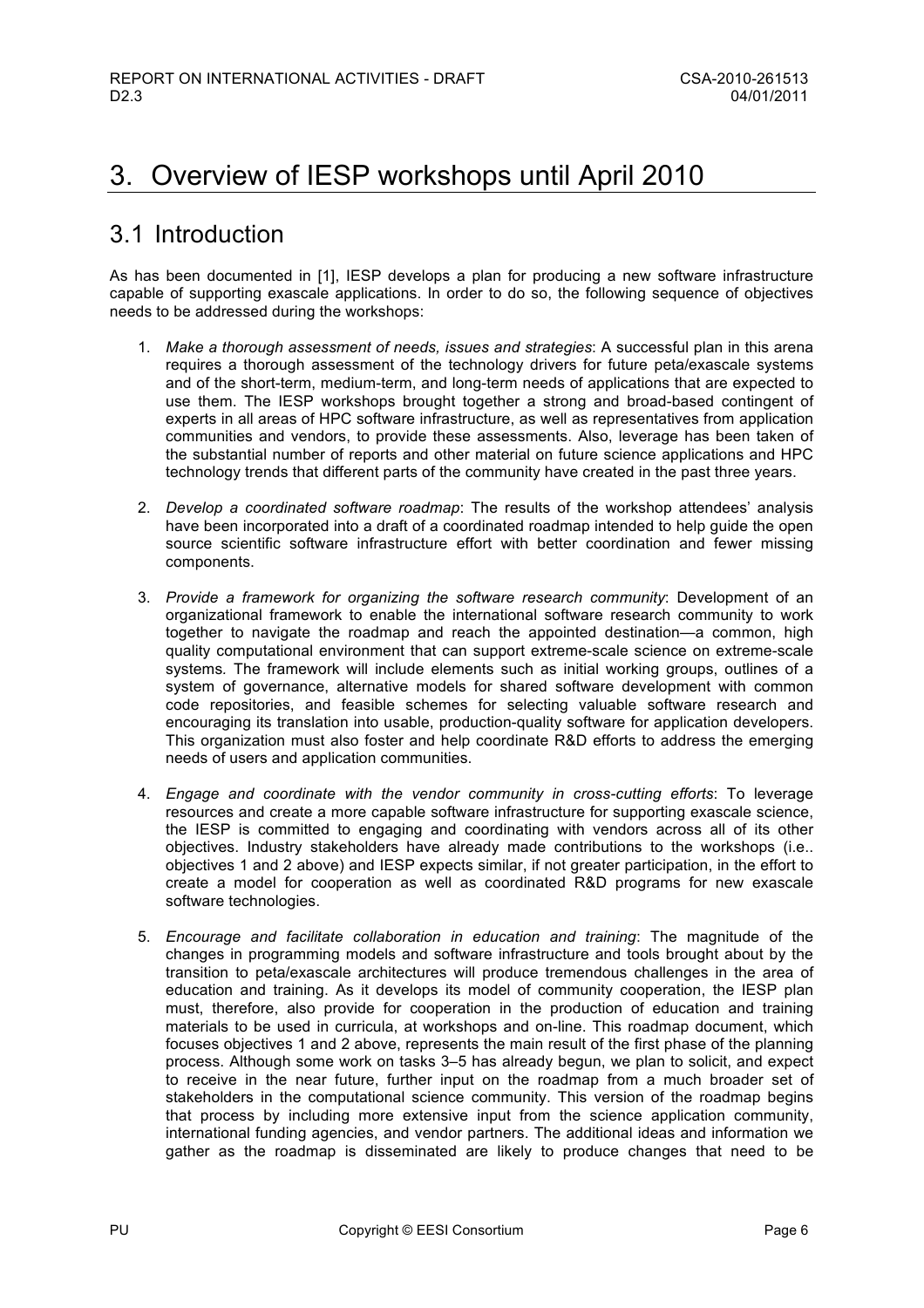incorporated into future iterations of the document as plans for objectives 3–5 develop and cooperative research and development efforts begin to take shape.

The following sections will give a brief overview of the IESP workshops, held before the start of the EESI project on June 1, 2010. All IESP meetings so far have been by invitation only.

# 3.2 Workshop in Santa Fe, NM, USA

After an initial meeting during SC08 in Austin, the first workshop has been held on April 7, 8, 2009, in Santa Fe, New Mexico, USA. This first workshop brought together an initial set of representatives from various countries, all active in the area of HPC and software development for demanding scientific applications. Appendix A lists the attendees of all workshops so far.

During this initial meeting, time has been reserved for an introduction to many topics: HPC situations in the USA, Europe and Japan, science drivers, hardware feasibility and challenges, software bottlenecks and funding and organisational issues. It was agreed to develop a version of the IESP roadmap after the third workshop, if possible before SC09 in Portland. This roadmap should consider HPC architectures and hardware, software roadmap and computational science research strategies, but also approaches to funding, on how to collaborate with vendors which also have their own commercial interests. Initial ideas have been raised, brainstorming has been done, which were planned to be developed in detail during the next two workshops in Paris and Tsukuba.

## 3.3 Workshop in Paris, France

The main goal of the Paris meeting (June 28, 29, 2009) was to initiate development of a coordinated software roadmap and get the participants fully engaged with the process of developing a draft version. Since the roadmap is intended to be a living document, used to guide and coordinate the work of the international open source software community over time, it is intended to serve as the vehicle through which progress on the other objectives in the plan are expressed. For example, the most fundamental set of inputs into the roadmap are the assessments of the short, medium and long term needs, issues, and strategies emerging from an analysis of emerging peta/exascale architectures and the scientific research agendas IESP aspires to serve. Consequently the majority of the effort at the second workshop was concentrated on those analyses and assessments. On the other hand, the other objectives of the plan can be thought of as a derived product of the roadmap, once it is created. These objectives include the following:

- Provide a framework for organizing the software research community;
- Encourage and facilitate collaboration in education and training;
- Engage and coordinate vendor community in crosscutting efforts.

After plenary sessions to establish common context, the participants at the workshop divided into four breakout groups –software, applications, vendors (industrial collaborators), and funders. The division was intended to facilitate the analysis and assessment of the underlying needs, issues and strategies that must feed into the roadmap. The software group, which was the largest, found it natural to divide again in order to attend to intra-processor and inter-processor issues separately; the results of their discussions were then consolidated at the end of the workshop.

In general, the second workshop provided the framework that the project needed to pursue in going forward. More specifically, the key components of roadmap have been identified and their content has begun to be filled in. An initial group of authors who will lead the effort to take the roadmap components forward has been identified, though it is clear many volunteers will be needed to help finish this work in or for the project to stay on schedule.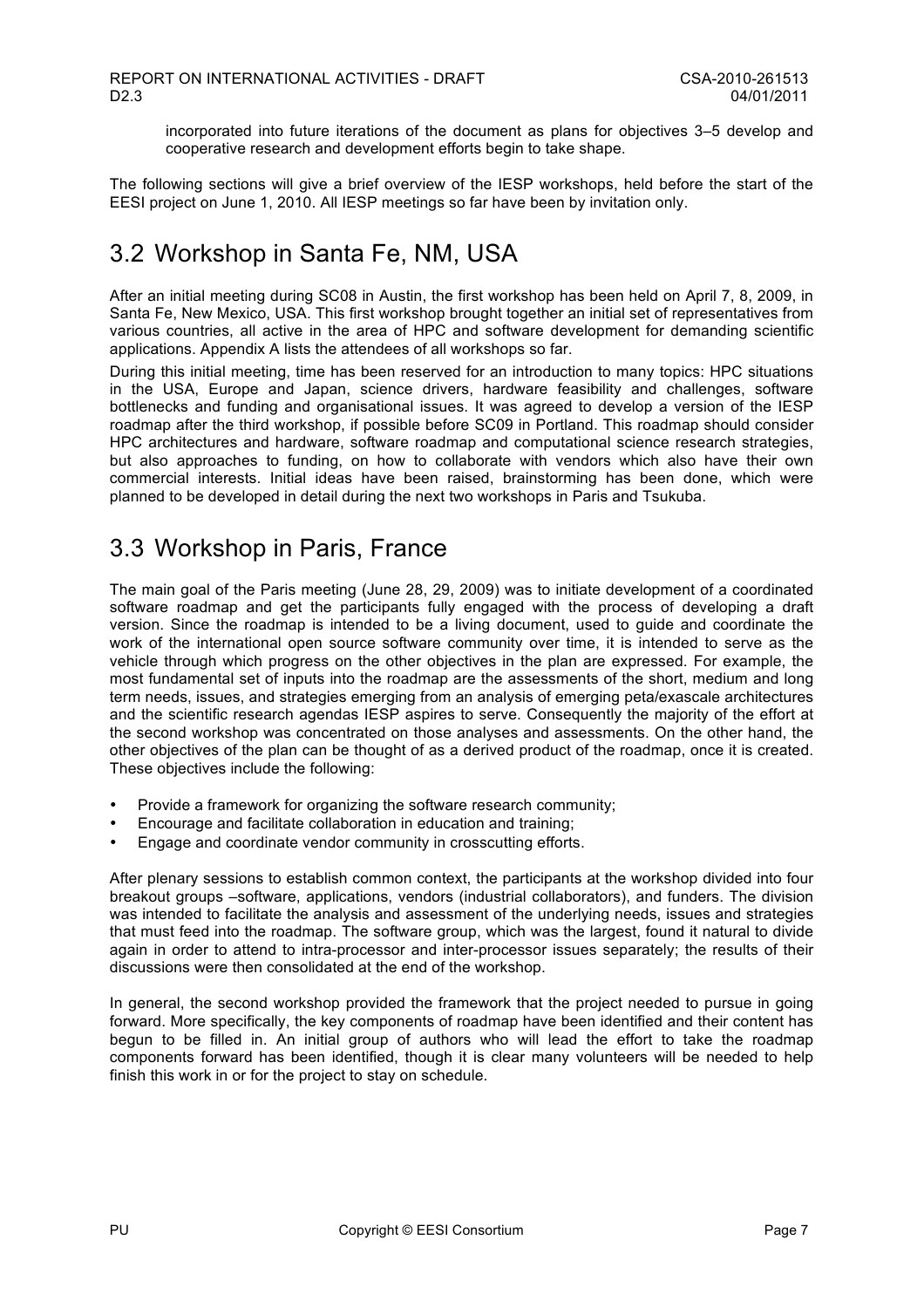# 3.4 Workshop in Tsukuba, Japan

The goal of the workshop in Tsukuba (held from October 18-20, 2009) was to prepare a draft version of the roadmap, for which the framework was set in the Paris meeting. This basically meant that during break-out groups in the workshop, many topics that were identified in the framework roadmap have been discussed in break-out groups, eventually leading to pieces of text to include in the draft roadmap. After the Tsukuba workshop, lots of effort has been put in editing the contributions, presenting a consistent document and avoiding too much overlap.

In fact, the IESP software roadmap is a planning instrument designed to enable the international HPC community to improve, coordinate and leverage their collective investments and development efforts. After the Tsukuba workshop, the software components for exascale computing (X-stack) have been described, together with the principle of co-design, in which hardware and software development will go along with application needs and perspectives.

A key aspect here is a timeline, starting now up to the end of the decade. For each X-stack component, targets and milestones have been defined, which must lead to a full-blown, tested X-stack in the 2018-2019 timeframe.

Another result of the Tsukuba workshop has been that is was recognized that organizational and planning issues need to be discussed as well. This has been an important subject of the next workshop in Oxford, UK.

# 3.5 Workshop in Oxford, UK

The workshop in Oxford, UK, has been organized from April 12-14, 2010. Important organizational aspects have been discussed, among which:

- Cooperation between IESP and HPC vendor communities;
- IESP organization and governance;

In order to address these aspects, more focused break-out groups have been set-up for the funding agencies on organizational and governance aspects and also for the vendors and facilitators on their considerations.

These discussions have eventually led to version 1.0 of the roadmap, May 30, 2010.<sup>1</sup>

<sup>&</sup>lt;sup>1</sup> International Exascale Software Project: Roadmap 1.0, www.exascale.org.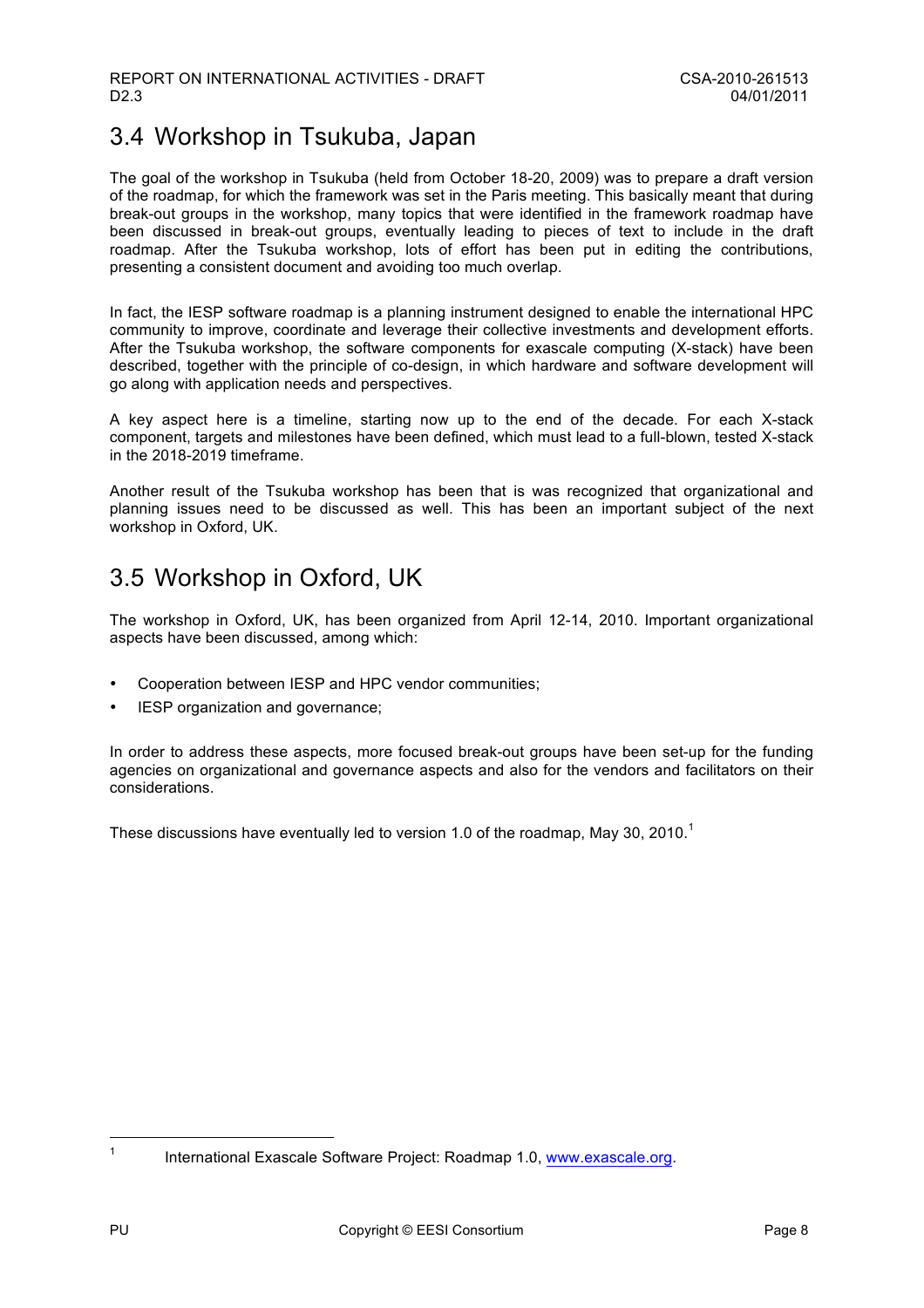# 4. Workshop in Maui, HI, USA

## 4.1 Introduction

The fifth IESP workshop has been organised in Maui, HI, USA, on October 18-19, 2010. At the start of the workshop, the goals included the following:

- Refine software roadmap for software and algorithms on extreme-scale systems based on feedback since initial release;
- Refine the prioritized list of software components for Exascale computing as outlined in the Roadmap;
- Refine the assessment of the short-term, medium-term and long-term software and algorithm needs of applications for peta/exascale systems;
- Explore how laboratories, universities, and vendors can work together on coordinated HPC software;
- Explore governance structure and management models for IESP;
- Explore IP/Open Source issues.

The morning session of the first day of the workshop was devoted to updates from the international regions: US, Japan, China and Europe. In the afternoon of the first day, focus has been on the vendor activities and on the co-design proposals the Department of Energy (DoE) in the US is currently evaluating. Sections 4.2 to 4.4 will report on these activities. The second day of the workshop has been organised in discussion sessions in break-out groups, initially focused on hardware, software and applications. Section 4.5 will report on this.

# 4.2 Update on international efforts

### 4.2.1 US

Barbara Helland from the Office of Science of the DoE presented the current efforts of the DoE on exascale computing. With respect to the funding of Exascale initiatives in the US, the DoE is active in calls for proposals in various exascale-related areas:

- Applied Mathematics: Uncertainty Quantification (6 proposals funded at \$3M/yr);
- Computer Science: Advanced Architectures (6 funded at \$5M/yr);
- Computer Science: X-Stack (11 funded at \$8.5M/yr);
- Computational Partnerships: Co-Design (21 Proposals requesting ~ \$160M/year, decisions expected early 2011).

It has turned out that there is quite some interest in these calls, as the cumulated value of the proposals is much larger that the amount of funding available. Further calls and funding are under development, both from the X-stack perspective and the co-design perspectives. Planning efforts are underway with respect to an exascale software center and five co-design centers. The initial proposals are there, refinement will need to take place, reviewing is expected in spring 2011.

Beckman continued with presenting the planning effort for the aforementioned Exascale Software Center (ESC), with the following initial scope:

- Deliver high quality system software for exascale platforms ~2015, ~2018;
- Identify software gaps, research & develop solutions, test and support deployment;
- Increase the productivity and capability and reduce the risk of exascale deployments;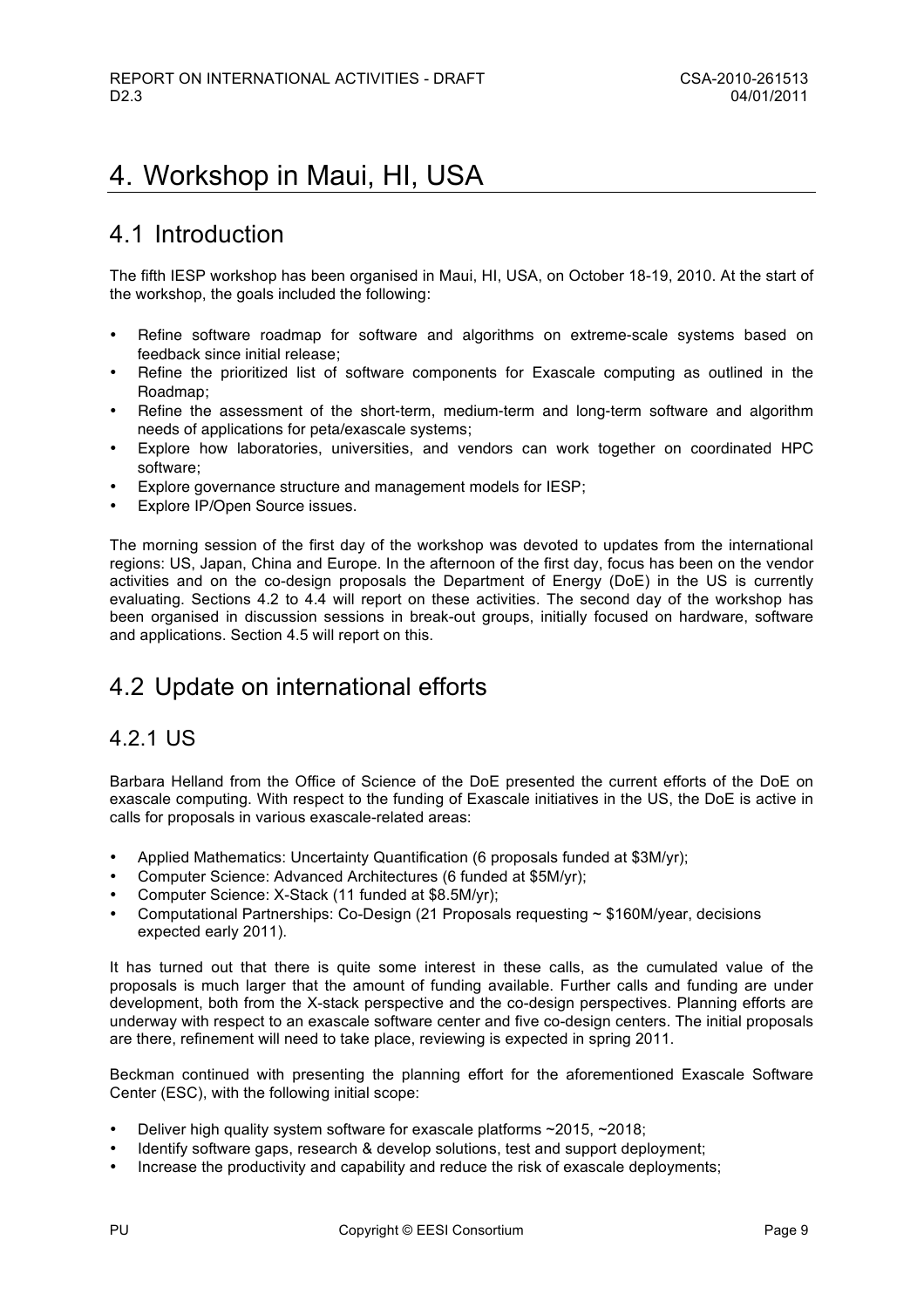- Cost:
	- o Applied R&D: ~10-20 distributed teams of 3 to 7 people each;
	- $\circ$  Large, primarily centralized Quality Assurance, integration, and verification center;
- Schedule Overview
	- $\circ$  2010 Q1 2011: Planning and technical reviews;
	- o April 2011: Launch;
	- o 2014, 2017: SW ready for integration for 2015, 2018 systems respectively.

Apart from important organizational aspects (like quality assurance and interfacing of software components), the principle of co-design of hardware, taking applications into account during the design process, is regarded as an important way forward. As described above, the DoE is reviewing proposals that apply for co-design centres. The co-design process is where system architects, application software designers, applied mathematicians, and computer scientists work closely together to produce a computational science discovery environment that fully leverages these significant advances in computational capability.

Many important aspects have been identified already, one of the most important is the relation (to be formalized) between the software developers and the vendors, with respect to development, support, risk and acceptance.

It is also recognized that expertise on certain areas of the software stack is concentrated in certain institutes in the US, which makes distributed project staffing a sensible option. Each such "component team" must have a certain mass of development staff, but also with quality assurance and testing manpower available.

#### 4.2.2 Japan

Satoshi Matsuoka and Yutaka Ishikawa described the HPC challenges in Japan, and basically focused on two major aspects:

• The Next-Generation Supercomputer Project

After the evaluation of the Riken project, the Next-Generation Supercomputer became known as the K (KEI) computer, targeted at 10 Pflop/s to become available during the course of 2012. With more than 640k cores in 80k nodes, more than 1 PB of main memory, stored in 800+ cabinets, the system is massive. Full installation is scheduled for 2011, fine-tuning and further improvements for 2012. Processor cores are based on Fujitisu's SPARC-8FX technology. The system will be installed in Kobe, around 450 km west of Tokyo.

Apart from the K-system, other Pflop/s facilities are expected to become available, starting at end 2010, early 2011 (Tokyo Institute of Technology, University of Tsukuba, University of Tokyo and Kyoto University, together T3K alliance). The Tsukuba system will focus on (green) GPUtechnology

The strategic program to promote HPC activities in Japan

During the third Science and Technology Basic Plan (2006-2010), strategic applications for Japan have been identified for execution on the high-end systems:

- o Life sciences and drug development;
- o Materials science and energy;
- o Global climate change;
- o Engineering and manufacturing;
- o Origin of matter and universe.

In order to support these research areas, the High Performance Computing Infrastructure (HPCI) has been created. The K-facility at Kobe will act as a centerpiece for HPCI. Many organisations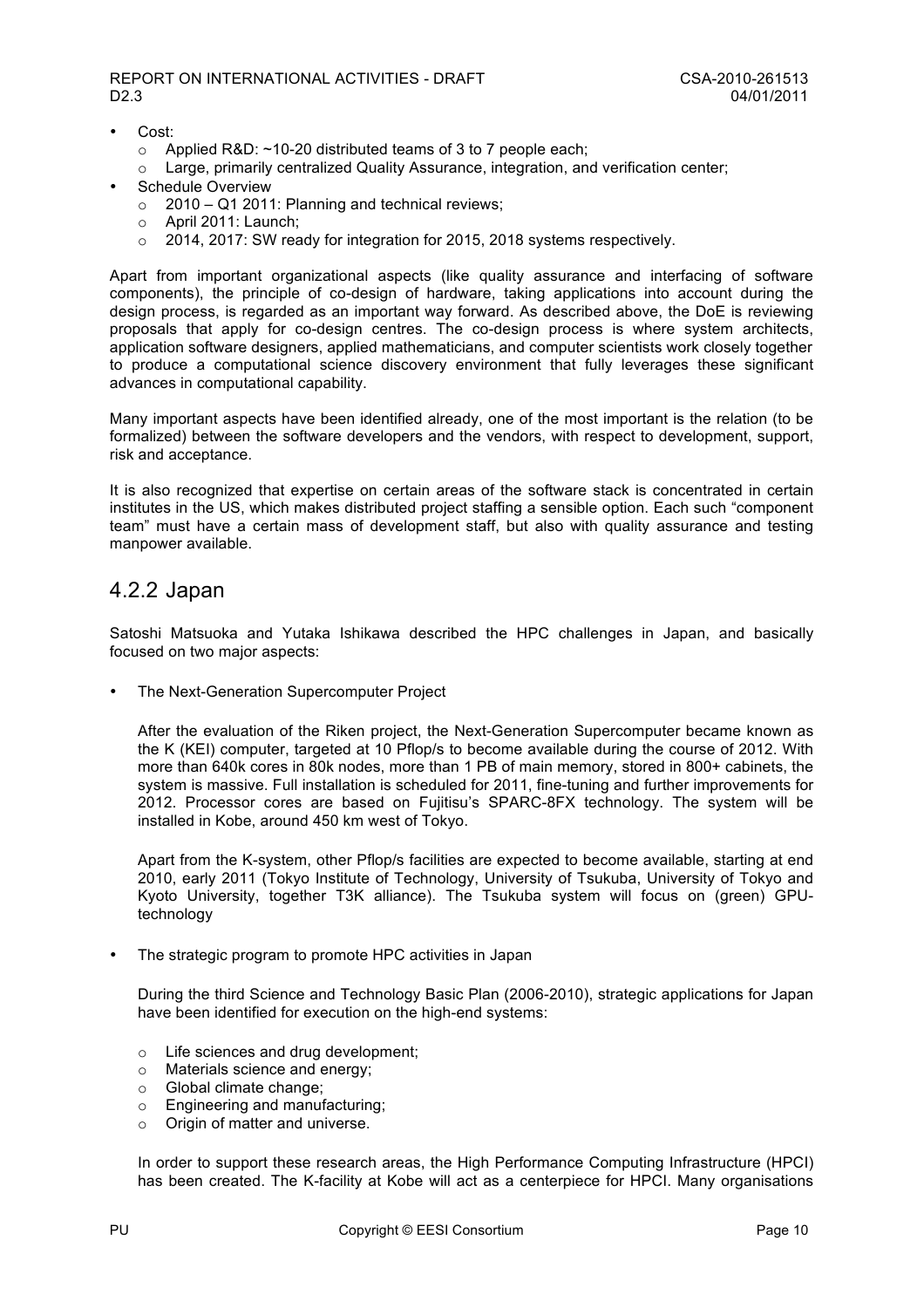have already joined HPCI, ranging from research institutes to technology providers, but also to industrial organisations which can apply for compute cycles on the systems. The goals for HPCI are:

- $\circ$  Move from fundamental research levels to actual applications both in academic and industrial sectors;
- $\circ$  Create new mechanisms to let experimentalists use simulations as daily research tools;
- o Enable collaboration between computational scientists and computer scientists for effective use of many-node systems.

With respect to further plans, it is expected that there will be around 30 M\$ available for system software oriented projects, which will have a runtime of 5 to 7 years. These plans towards exascale and exaflops are under discussion in the fourth Science and Technology Basic Plan (2011-2015).

Finally, Japan and France are funding collaborative calls, including software and algorithmic aspects of HPC. Japan also takes part in the G8 calls, for which many projects have been proposed and which are in the second stage of selection.

### 4.2.3 China

Xue-bin Chi described the development of HPC in China. After a brief history of the computing resources at the SCCAS (Supercomputing Center of the Chinese Academy of Sciences), details on algorithmic development and applications were given, together with a strong increase in the amount of users of the SCCAS computing systems. Dr. Chi mentioned climate applications, radar models, cosmology, engineering applications in the car manufacturing industry. Not only emphasis is given on standard compute clusters, but also on implementation of applications on GPU-clusters. Several GPUclusters, each with several hundreds of Tflop/s peak performance are operational at SCCAS.

Since 2001, China operates the China National grid, which connects universities and scientific institutes throughout the country. Currently, the gird is mainly composed of Lenovo and Dawning systems, reaching peak performances in the Pflop/s range. As of November 2010, China currently has two systems which have a LINPACK performance of more than one Petaflop/s. The first one is located in Tianjin, the second one at the Dawning facilities in Shenzen. Both systems are equipped with dualprocessor 6-core Intel nodes, extended with Nvidia Fermi GPU cards.

For the period 2011-2015, China expects to operate many petascale systems, including a top system with 50-100 Pflop/s peak performance. In the period 2016-2020, a system in the range of 1 to 10 Exaflop/s is expected. These systems may use China's own development on its low-power processor, based on MIPS-compatible CPUs. The processor, known as Loongson, Godson or Dragon, will be developed at the Institute of Computing Technology, Chinese Academy of Sciences.

### 4.2.4 Europe

The situation in Europe was covered in three presentations: Berthou, Aerts and Johnson.

Berthou kicked off on European initiatives, the EC vision and funding. He started with an overview of the European Exascale Software Initiative (EESI), which coordinates the European participation in IESP. An important aspect is the concept of Working Groups (WG's), four of which deal with scientific application areas and four of which deal with hardware, system software, numerical algorithms and software engineering. The expected output of EESI is a roadmap and a set of recommendations to the funding agencies, shared by the European HPC community, on software (tools methods and applications) to be developed for exascale supercomputers. For the EC, such output must provide an analysis of European strengths and weaknesses, the willingness of European stakeholders to build exascale systems, in relation to the recently issued IDC report.<sup>2</sup>

<sup>&</sup>lt;sup>2</sup> "Development of a Supercomputing Strategy in Europe", IDC, October 2010.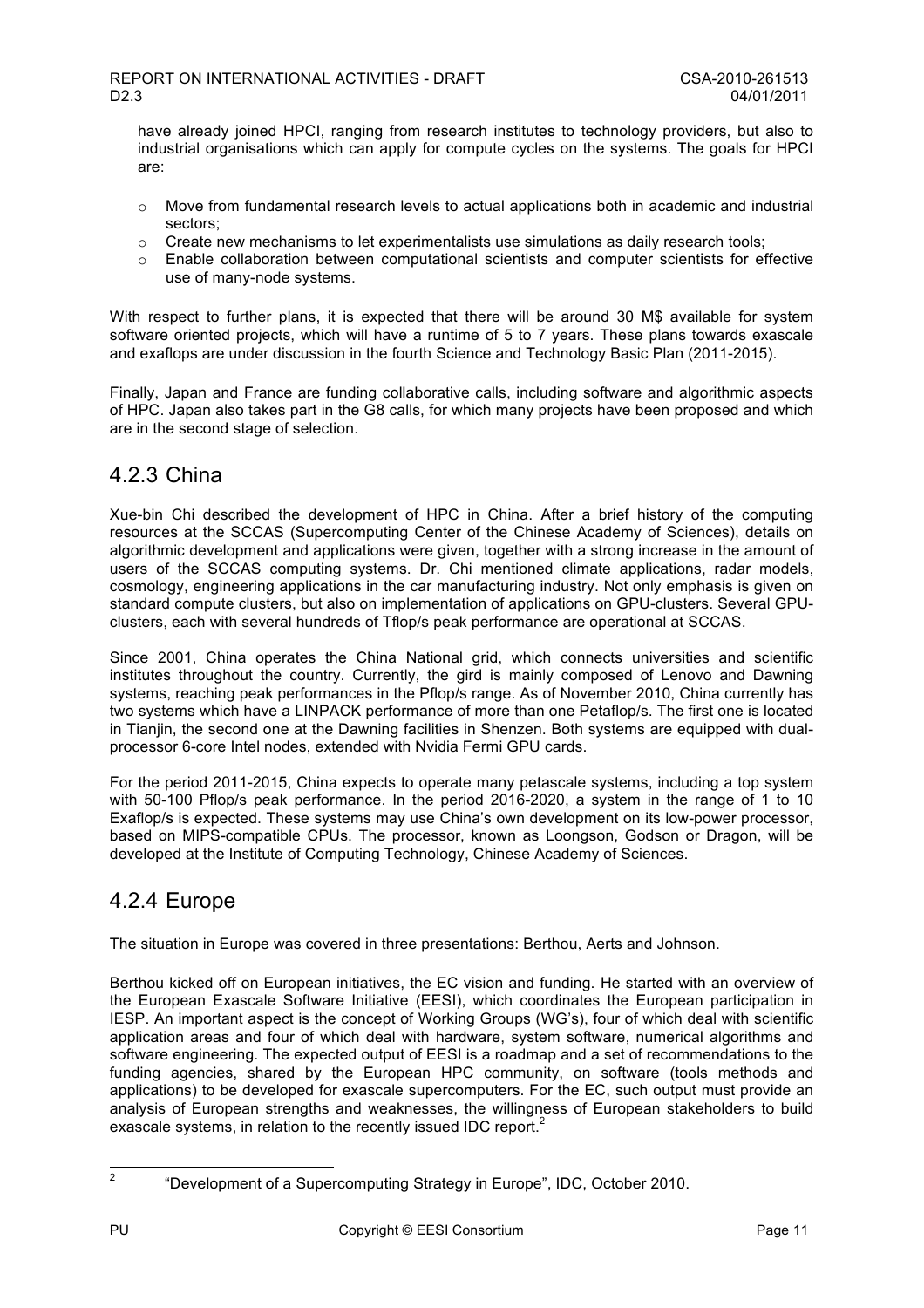Berthou mentioned the EC initiatives on exascale computing in the FP7 program (described in detail by Aerts), and the collaboration with Russia for a total of 6 M€.

With respect to exascale research (hardware and software), there are some initiatives in European countries between universities/research labs/computing centers on one side and industry on the other side. A brief overview:

- o Exascale Innovation Center, Germany, JSC (Juelich) and IBM;
- o EX@TEC, France, CEA, GENCI, UVSQ and Intel;
- o Flanders ExaScience Lab, Belgium, IMEC, five Flemish universities and Intel;
- $\circ$  Exascale Stream Computing Collaboratory, Ireland, IRCSET, four universities and IBM;
- o Exascale technology Centre, UK, EPCC and Cray

Berthou concluded with a brief overview of actual projects, installations and plans in the individual European countries.

Aerts continued with an overview of the current EC activities in the FP7 framework program. During his presentation, he raised the question on reciprocity: what should the EC expect from the international cooperations in the exascale domain ? Aerts illustrated this question with the observation that for instance processor design is not a European activity, but that details must be shared with Europe as well to design efficient software.

Call for Computing Systems

This 45 M€ call is targeting projects to start mid 2011 and to end in 2014. Most of the call (40 M€) is dedicated to research projects, for which the research vision has been laid out in the European Network of Excellence on High Performance and Embedded Architecture and Compilation. The research topics include:

- o Parallel and concurrent computing;
- o Virtualisation;
- o Customisation;
- o Architecture and technology.

The expected impacts are:

- o Improved programmability of future systems;
- $\circ$  Efficient and ubiquitous use of virtualisation for heterogeneous multi-core systems:
- o Accelerated system development and production;
- o Reinforced European excellence in multi-core computing architectures, system software and tools;
- o Strengthened European leadership in cross-cutting technologies.

The call closes on January 18, 2011.

• Call for exascale computing, software and simulation

This 25 M€ call is dedicated specifically to exascale computing, which marks the commitment of the EC to support research at the leading edge of HPC. Most of the  $(24 \text{ M} \epsilon)$  is dedicated to research projects, which are expected to be collaborations between one or more supercomputing centers, technology and system suppliers and industrial and academic centers. The intention of the call is:

o To develop a small number of advanced computing platforms (100 petaflop/s in 2014 with potential for exascale by 2020), platforms relying on vendors' proprietary hardware or on COTS hardware;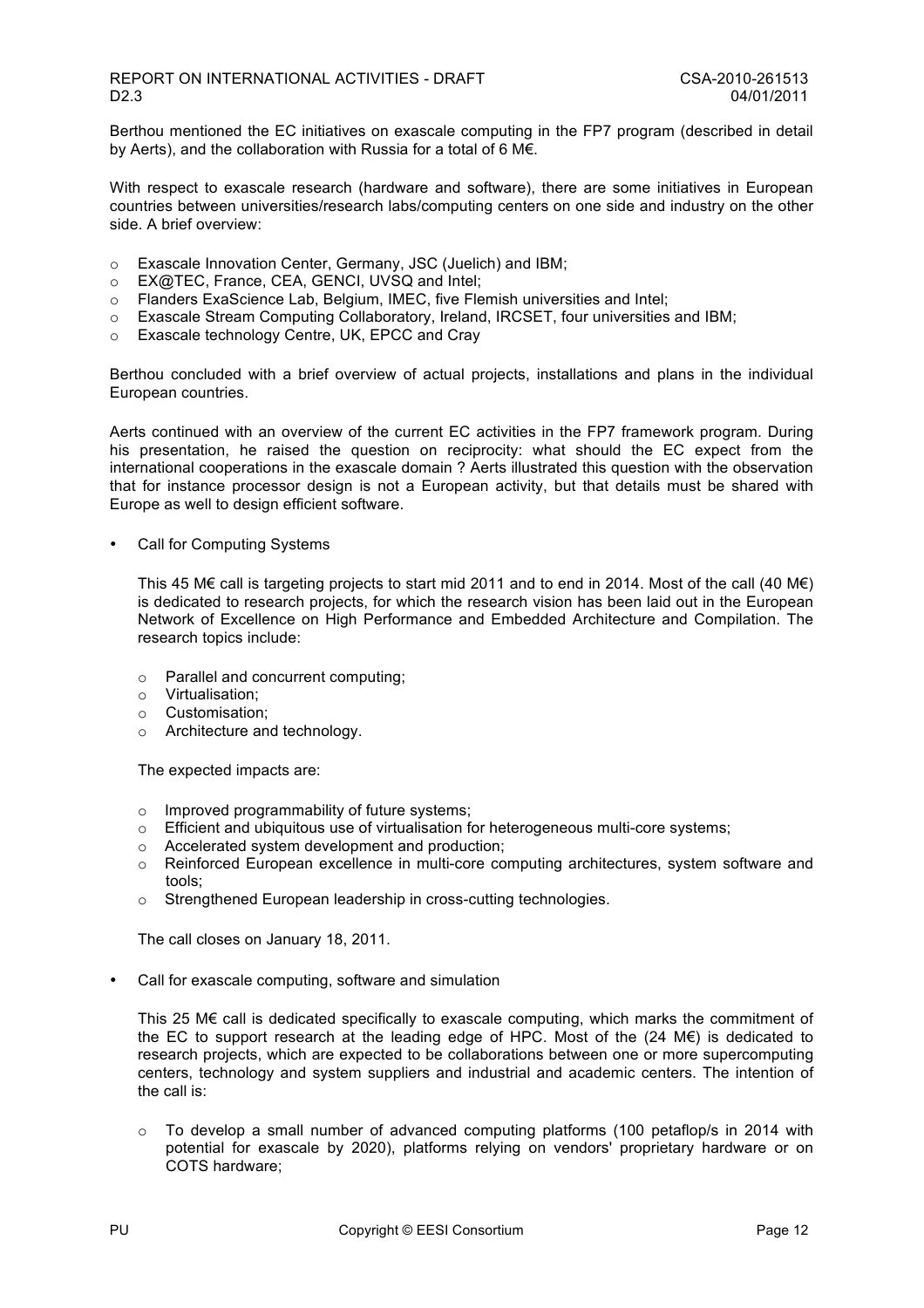#### REPORT ON INTERNATIONAL ACTIVITIES - DRAFT CSA-2010-261513 D2.3 04/01/2011

- $\circ$  To develop optimised application codes driven by the computational needs of science and engineering and of today's grand challenges (e.g. climate change, energy, etc.);
- $\circ$  To address major challenges of extreme parallelism with millions of cores (programming models, compilers, performance analysis, algorithms, power consumption ...).

The expected impact is:

- o Put Europe in the frontline of international efforts for the development of HPC system software and tools;
- o Strengthen European industry supplying and operating HPC systems: preparing European industry and research organisations to achieve world-leadership in this area;
- $\circ$  European excellence in exascale level simulation codes for the benefit of society, industrial competitiveness and policy making; emergence of EU top-class simulation centres for exascale systems;
- $\circ$  Reinforce cooperation in international endeavours on exascale software and systems.

It is further expected that proposals:

- o develop software as open source;
- $\circ$  split the effort roughly 40/60 in applications and simulation vs. systems development;
- o demonstrate synergies with efforts under the Capacities programme on the deployment of leadership-class HPC systems;
- $\circ$  include international cooperation components that are essential and complementary to European expertise.

It is clear that international collaboration is needed for implementation of the Exascale Software Roadmap. Not only scientific issues are challenging, also organisational issues like the coordination of efforts, the governance model and the collaboration with vendors and Exascale Software Centers in the US and Asia, etc., are subject for investigation.

This call also closes on January 18, 2011.

Johnson presented the activities in the PRACE project and in the PRACE legal entity, which is responsible for granting access to the PRACE Tier-0 systems. Currently, there is one PRACE Tier-0 system (1 Pflop/s IBM BlueGene/P at JSC in Juelich, Germany). An interim Board of Directors, representing the hosting partners (Germany, France, Spain and Italy), with one representative of the non-hosting partners, has organised the first access calls, including the peer review. The legal entity (AISBL in Belgium) is governed by a council, consisting of all partners (currently 20 countries). A Scientific Steering Committee (SSC) advises the council, an Access Committee (AC) will be recruited from the SSC and will lead the process of assignment of computing time on the Tier-0 system(s). The following schedule of Tier-0 systems is foreseen:

- IBM BlueGene/P at Gauss Center for Supercomputing (GCS), Juelich, Germany;
- Bull system, Intel-based, GENCI, France (initial installation by end 2010, full installation by end 2011);
- $3<sup>rd</sup>$  PRACE system at HLRS, Stuttgart, Germany, 2011;
- 4<sup>th</sup> PRACE system at LRZ, Munich, Germany, 2012;
- $5<sup>th</sup>$  and  $6<sup>th</sup>$  PRACE systems in Italy and Spain, 2013.

The EC intends to finance four PRACE projects: one preparatory phase (has run from January 2008 until June 2010), and three implementation phases (first has started on July 1, 2010). The EC is expected to contribute 70 M€ in total. Partners will match the EC contributions up to 100% maximum. The PRACE projects focus on several aspects:

- Set-up and operational model of the Research Infrastructure;
- Operational aspects, best practices;
- Application usage, optimisation, parallelisation and scalability;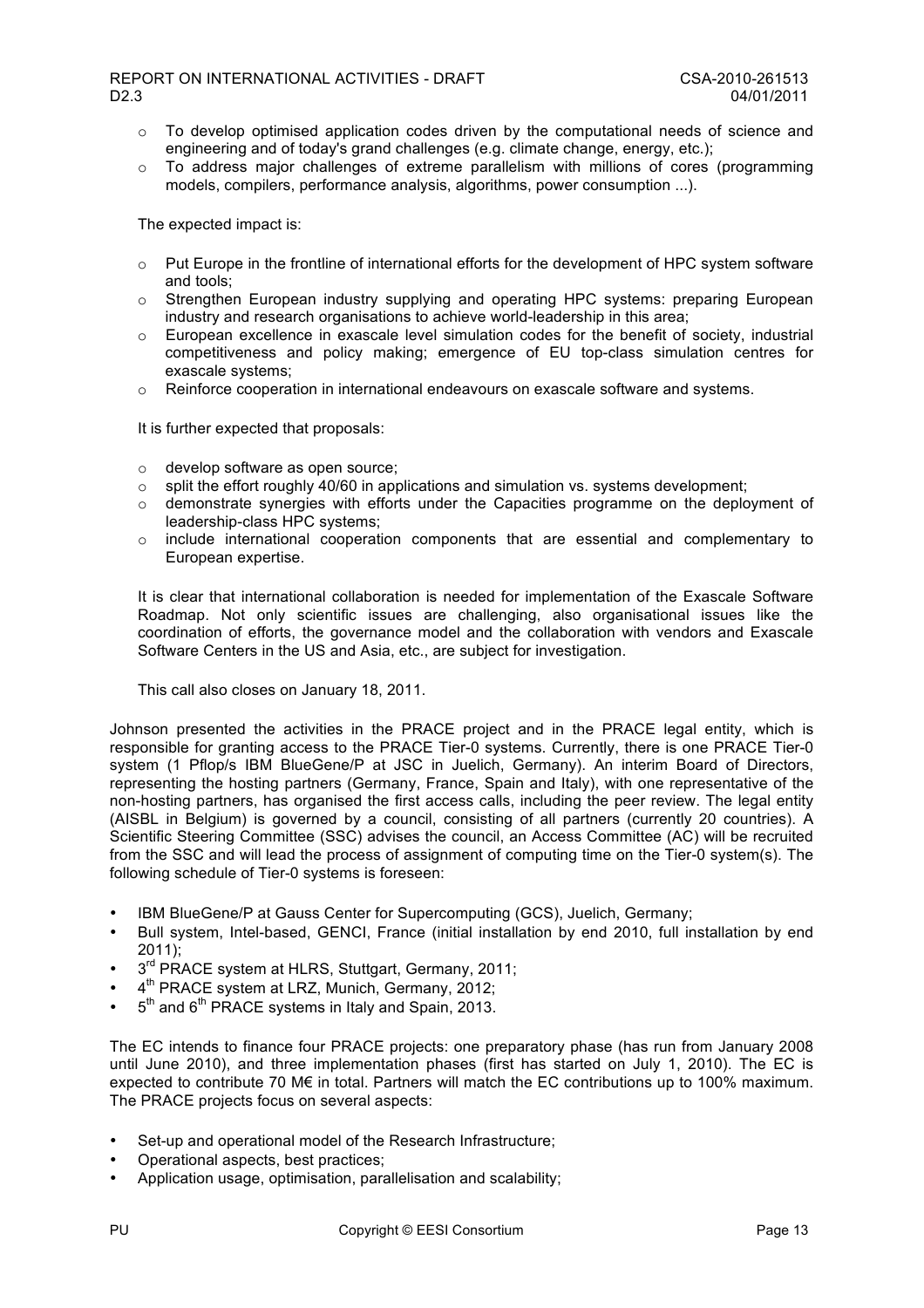- Benchmarking;
- Future hardware and software developments, including prototyping and novel programming languages:
- Dissemination, education and training;

An important aspect for PRACE is to watch technology and component developments. Since this may interfere with procurement cycles of Tier-0 systems, STRATOS (STRAtegic TechnOlogieS) has been established, which will be able to communicate with vendors on these aspects without being hindered by procurement rules.

### 4.2.5 Example high-end research infrastructure: SKA

Tim Cornwell presented the Square Kilometre Array (SKA) as an interesting project for co-design of future hardware and software environments. SKA is a 2020 era radio telescope, based on the principle of the Lofar telescope in the Netherlands. SKA will be sited in Australia or South Africa, and will contain 3600 antennas. The Lofar project already uses huge amounts of compute cycles to interpret the received signals, which will need to be order of magnitude more for SKA. It is for this reason that co-design of hardware and software, given the requirements and technical specifications of SKA, could be beneficial.

SKA is expected to need around 100 Tflop/s compute capacity and 100 PB storage capaity a year by 2012, increasing to 1 Pflop/s by 2014. requirements are expected to grow into the exascale area before 2020.

# 4.3 Vendor perspectives on exascale and co-design

### 4.3.1 Cray

Peg Williams (Cray) mentioned the key challenges for exascale, together with the focus areas for Cray:

- Power (system infrastructure, network, heterogeneous processors);
- System software (OS, file system scalability, jitter reduction);
- Programming systems (libraries, locality, compilers, tools, languages);
- Resiliency (system, application).

Cray has currently two exascale research initiatives in Europe: at EPCC in Edinburgh, UK, and at CSCS in Lugano, Switzerland. Apart from software life cycle management and the availability of test platforms and test strategies, an important topic for collaboration between vendors and the open source community is the topic of vendor differentiation and IP protection. Definition of Application Programming Interfaces (APIs) could be a valuable vehicle to enable vendors to differentiate without giving full details on their plans.

### 4.3.2 Fujitsu

Ross Nobes (Fujitsu Laboratories in Europe) presented Fujitsu's activities in capability computing. Fujitsu works with RIKEN on the K-computer in Kobe, Japan. Fujitist looks at:

- SPARC64 processor development:
- 6D mesh/torus interconnects;
- Direct water cooling packaging;
- Programming model: users should not worry on multiple cores on a single chip, Fujitsu's vectorisation experience in compilers will solve that;
- Hybrid task/thread model.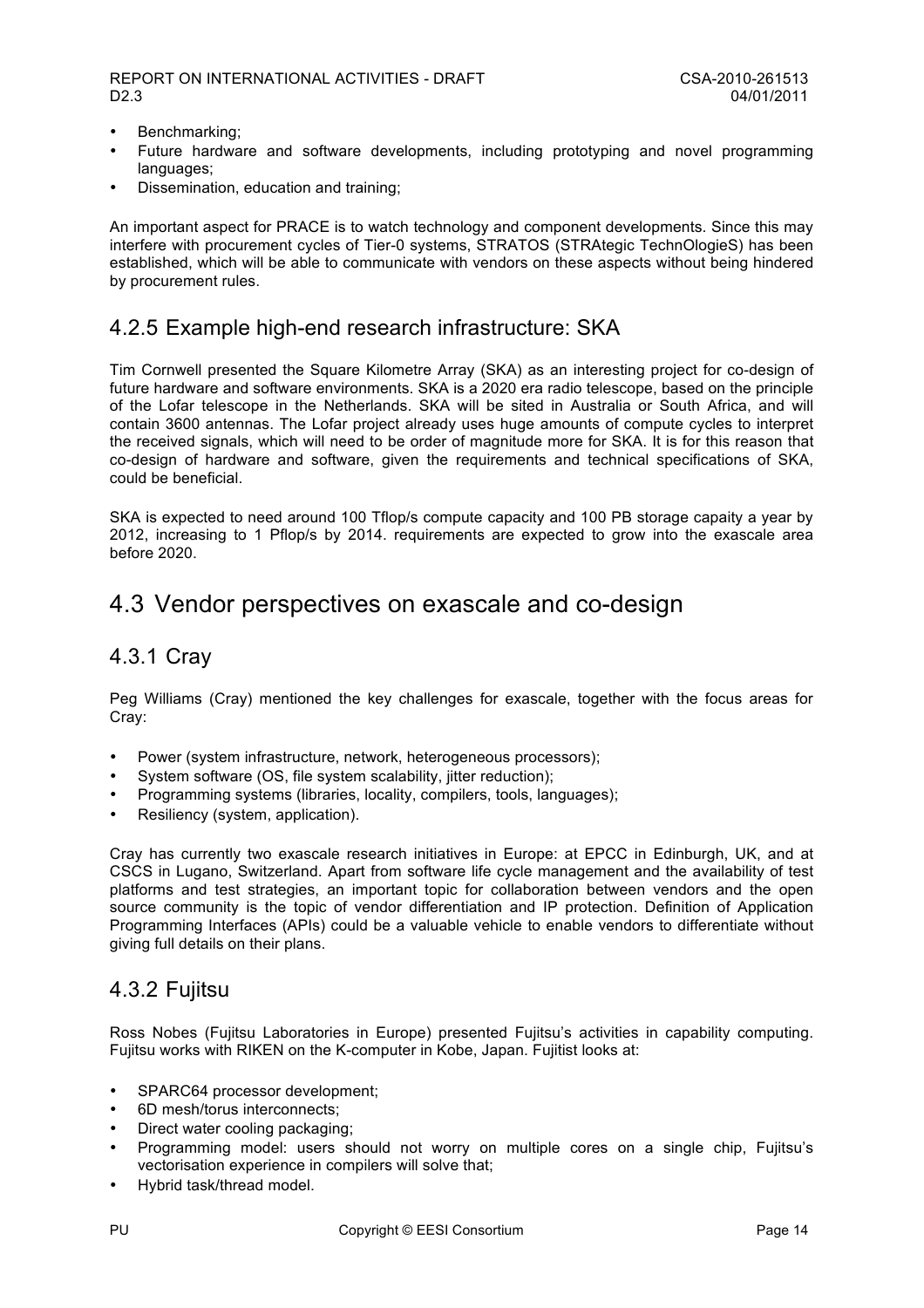Open initiatives:

- Exascale Application and Data Initiative XcalableMP: directive-based language extension to avoid using MPI;
- Open Petascale Libraries Project global collaboration to develop advanced numerical software for supercomputing.

### 4.3.3 IBM

Robert Wisniewski (IBM) explained IBM's activities on exascale. Internally, there are a lot of projects going on for a few years already, covering both hardware and software developments. Full software ecosystem should be addressed: programming models, performance tools, OS. All aspects need to be re-designed with scalability in mind. A typical example are atomic operations, for which the time to synchronize all threads increases with the number of threads. General messages:

- Exascale software delivery will have challenges, but is tractable;
- Co-design and collaborative development are key components;
- Existing programming models will need to migrate;
- Open Source and community provided software will play a significant role find models for:
	- o Vendor product schedules and delivery;
		- o Platform-enabling software must remain proprietary;
		- o Define Open Source contributions

### 4.3.4 Intel

David Lombard (Intel) explains the investments Intel has done in various collaborations on exascale software (Juelich, Leuven, Paris). Various aspects will be covered in these labs. As Intel is a hardware vendor, focus is on hardware enhancements:

- Extreme voltage scaling to reduce core power;
- More parallelism  $10x 100x$  to achieve speed;
- Re-architecting DRAM to reduce memory power;
- New interconnect to lower power and distance;
- Non-volatile memory to rduce disk power and accesses;
- Resilient design to manage unreliable transistors.

Co-design is viewed as essential, just as collaboration with the Open Source Community, although new approaches will likely be required.

### 4.3.5 Microsoft

Dan Reed (Microsoft) did not focus on technical challenges, but much more on challenges in business model. Computing is already everywhere, and will increasingly be important in everyday life. Think of all kinds of devices, data and information, but also more and more natural user interfaces. The key question is whether exascale software development for HPC-type of applications will be such that it can be leveraged by the much broader and commercially much more attractive commodity, everyday software environments.

### 4.3.6 HP

Rob Schreiber (Hewlett-Packard) confirmed that HP is committed to pursue exascale systems for HPC. He mentioned the fact that HP labs is investigating several new technologies, which will be crucial to get to exascale systems: photonics, memory technology (non-volatile, memristor). In the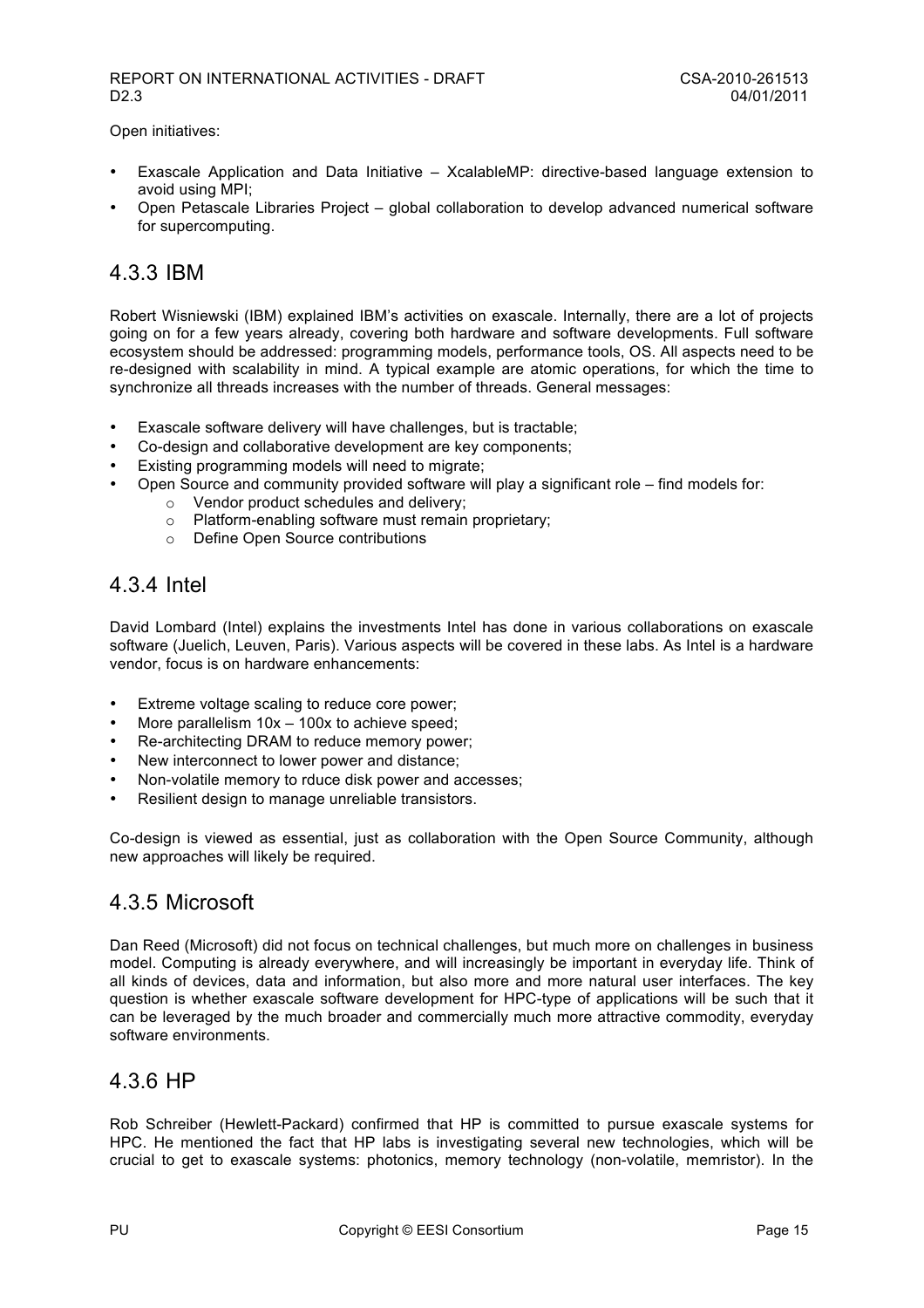software area, HP predicts a huge growth of the needs in the commercial arena. Various exascale aspects will need to be solved there as well.

### 4.3.7 Bull

Jean-Francois Lavignon (Bull) stated that the road to exascale is more of a journey than of a real roadmap, given all challenges to be solved underway. These challenges are not only technological, but also from a business point of view, for instance how to reuse or apply HPC developments for exascale in the more commodity areas. Co-design as a hardware, application, algorithm and software collaboration may help (an example is Bull's Extreme Computing lab, with CEA and others), but no valid business model yet seen for doing this based on a single (set of) application(s). Bull's software strategy is based on Open Source plus added value provided by Bull experts.

## 4.4 Co-design planning efforts

The Office of Advanced Scientific Computing Research (ASCR) of the Office of Science (SC), U.S. Department of Energy (DoE) has announced a call for proposals from integrated teams of scientific researchers, applied mathematicians, computer scientists and computer architects with the goal of setting up so-called Exascale Co-Design Centers. Co-design refers to a computer system design process where scientific problem requirements influence architecture design and technology and constraints inform formulation and design of algorithms and software. To ensure that future architectures are well-suited for DoE target applications and that major DoE scientific problems can take advantage of the emerging computer architectures, major ongoing research and development centers of computational science need to be formally engaged in the hardware, software, numeric methods, algorithms, and applications co-design process that will be responsible for making key tradeoffs in the design of exascale systems.

At the time of the Maui meeting, the DoE was in the process of evaluating and ranking the received proposals. As said in section 4.2.1, 21 proposals for a total of 160 M\$ had been received.

During the Maui meeting, five co-design centers presented themselves. Their presentations have not been made publicly available, as a result of the fact that the DoE is still evaluating the proposals. The presenters have been:

- Robert Harrison, Oak Ridge National Laboratory (ORNL), on the proposal for "Chemistry Exascale Co-design Center" (CECC);
- Andrew Siegel, Argonne National Laboratory (ANL), on the proposal for "Center for Exascale Simulation of Advanced Reactors" (CESAR);
- Alice Koniges, NERSC/Lawrence Berkeley Laboratory, on the co-design proposal for fusion;
- Sriram Swaminarayan, Los Alamos National Laboratory (LANL), on the co-design proposal for materials science;
- Carlo Graziani, The University of Chicago, on the co-desihn proposal for high energy density physics.

# 4.5 Break-outs on hardware/software/applications

The second day of the workshop focused on the three pillars to get to efficient exascale computing: hardware, software and applications. The discussions have been set up around the following questions:

- What do the software people need from the application and hardware groups ?
- What do the applications people need from the hardware and software groups ?
- What do the hardware people need from the software and application groups ?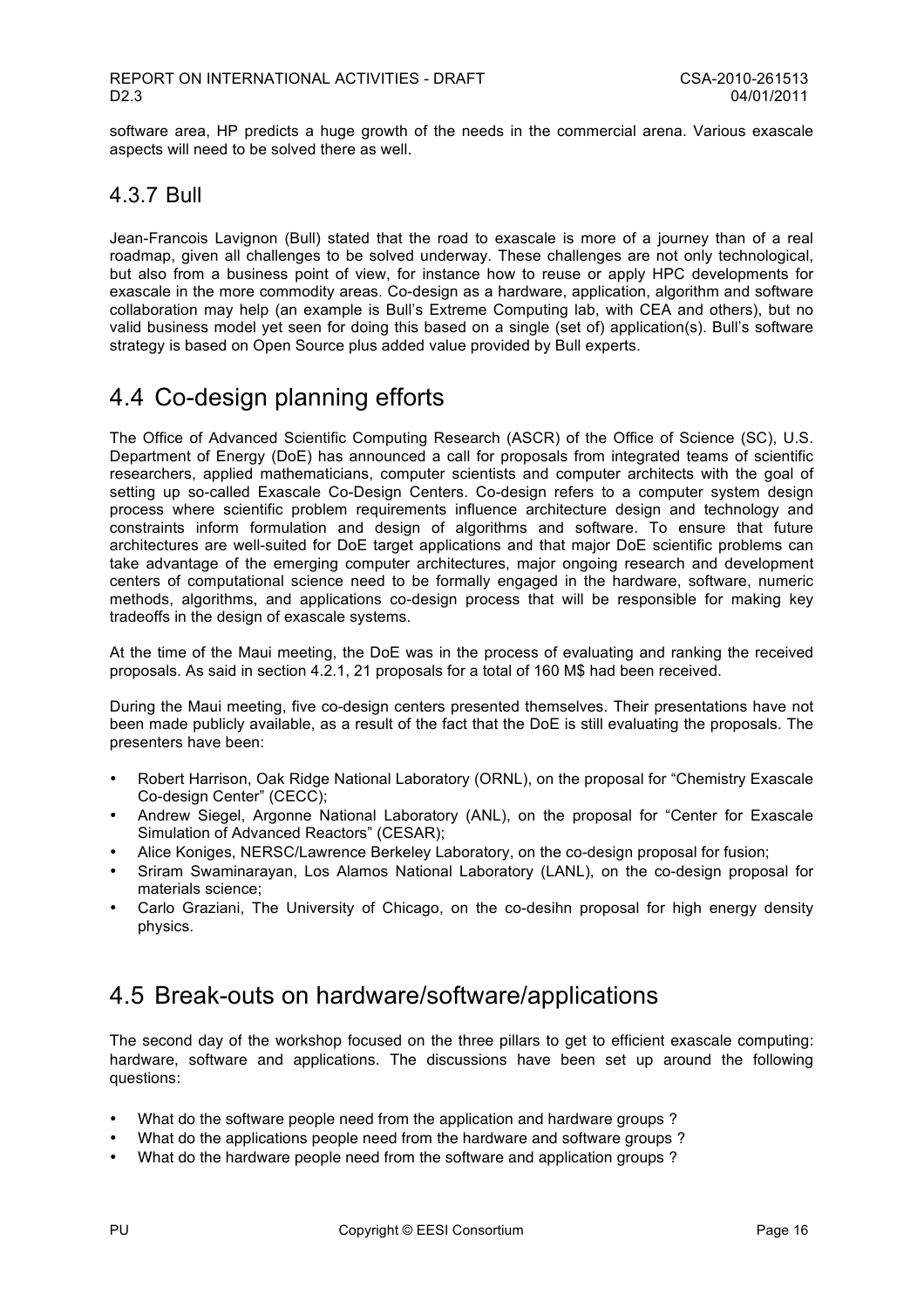In practice, the software and applications group merged, so there were two parallel sessions: hardware and software/applications.

#### *Summary of hardware break-out group*

Key question: What do the hardware people need from the software/applications group ?

The key constraints for hardware development and production for exascale computing are power budget, procurement budget and delivery schedules. These constraints get back when considering design trade-offs for the nodes, interconnect, I/O and accelerator hardware. Needed from the software/applications group are answers/insights:

- With respect to node design:
	- o Heterogeneous nodes: ratio heavy-weight nodes and light-weight nodes;
	- o Threads: importance of single-thread performance and the amount of threads effectively used per coherence domain;
	- o Data movement: separate data mover development;
	- o Memory hierarchy (cache sizes and hierarchy);
	- o Memory design (non-volatile): what about capacity versus latency;
	- o Power management of cores, memory, …;
	- o Hardware features for resiliency;
- With respect to interconnect:
	- o Relative importance of bandwidth, latency and messaging rate;
	- $\circ$  Evaluation of network technologies how:
	- o Importance of inter-node communication with respect to performance;
- With respect to I/O:
	- o What I/O rates do we need;
	- o New approaches to data analysis and resiliency.

General questions include:

- What types of acceleration can be put in hardware ?
- What hierarchical and hybrid programming models need to be supported ?
- Will there be a standard and stable API to access new features ? Who is responsible ?
- Van HW development use simulation/emulation tools to rapidly characterize application behavior ?

#### *Summary of applications break-out group*

Key question: What do the software/applications people need from the hardware group ?

This summary is structured through the question "What Co-Design Vehicles want". The break-out group not only discussed what answers were needed form the hardware group, but also posed questions to themselves. There have been 21 candidate CDV's identified, which probably do not represent yet all computing areas, but are a good starting point.

Current dominant findings on applications:

- Most applications are bulk synchronous, MPI-based, some kind of decomposition (domain, particle, …), but not all of them (e.g. electronic structure codes);
- Already running hybrid MPI/OpenMP, OpenMP to several tens of cores;
- Weak-scalability can be done efficiently on current largest systems (300k cores);
- Majority of CDV's memory bandwidth limited;
- Flop/s per bye of storage is linear or log-linear in weak scaling;
- Intensive I/O in most cases only during start-up and finish, although check-pointing may become more important;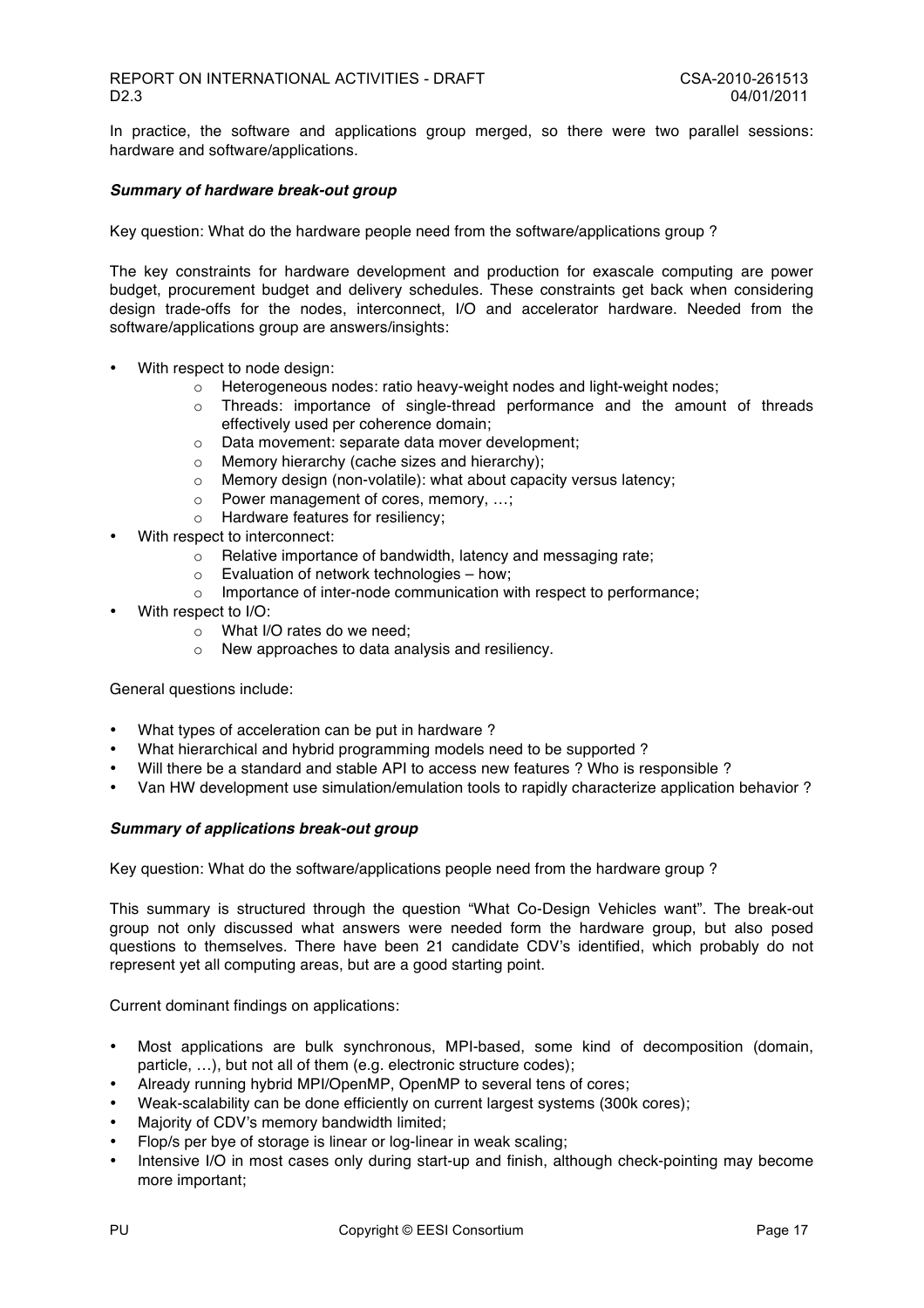• Global collectives on synchronisation required (time steps, implicit linear algebra);

Algorithms and library dependencies:

- PDEs: equilibrium (implicit) and evolution (explicit);
- FFT;
- FMM;
- Particles pushing;
- Adaptive mesh refinement;
- Sparse and dense linear algebra;
- ODE integrators:
- MPI, GlobalArrays, GasNet;
- ParMetis;
- BLAS, ScaLAPACK;
- UMFPACK, SuperLU, MUMPS;
- PETSc, hypre, Trilinos, SUNDIASL;
- Chombo, SAMRA;
- FFTW;
- GraphLib;
- Vislt, VTK;
- Triangle;
- PALM;
- SILO, ADIOS, HDF5;
- BOOST.

Applications wish list for hardware/software:

- Programming models that optionally expose machine characteristics such as memory hierarchy, cores, etc.
- Memory related
	- o Exposure of memory hierarchy;
	- Hardware gather-scatter operations;<br>○ Programmable caches (not iust DMA
	- Programmable caches (not just DMA engines: it would be nice to specify a memory access pattern or to mark regions of memory as write rarely/read often;
	- o Access to DMA;
- Compiler related:
	- o Single source across different implementations of exascale;
	- o Auto vectorisation;
	- o Masked SIMD operations;
- Power related:
	- o Ability to power on/off pieces of hardware;
	- o Ability to hint on power patterns to hardware;
- Tools:
- o Tools for early adopters vs. Tools for general use;
- o Tools for hot spot analysis and bottleneck identification;
- o Hardware counters available to users.
- Implementations of exascale:
	- o Just GigaHertz\*MegaNode\*KiloCore ?
	- o Or also other implementations: heterogeneous, GPU, accelerators.

Questions to the software/application group themselves: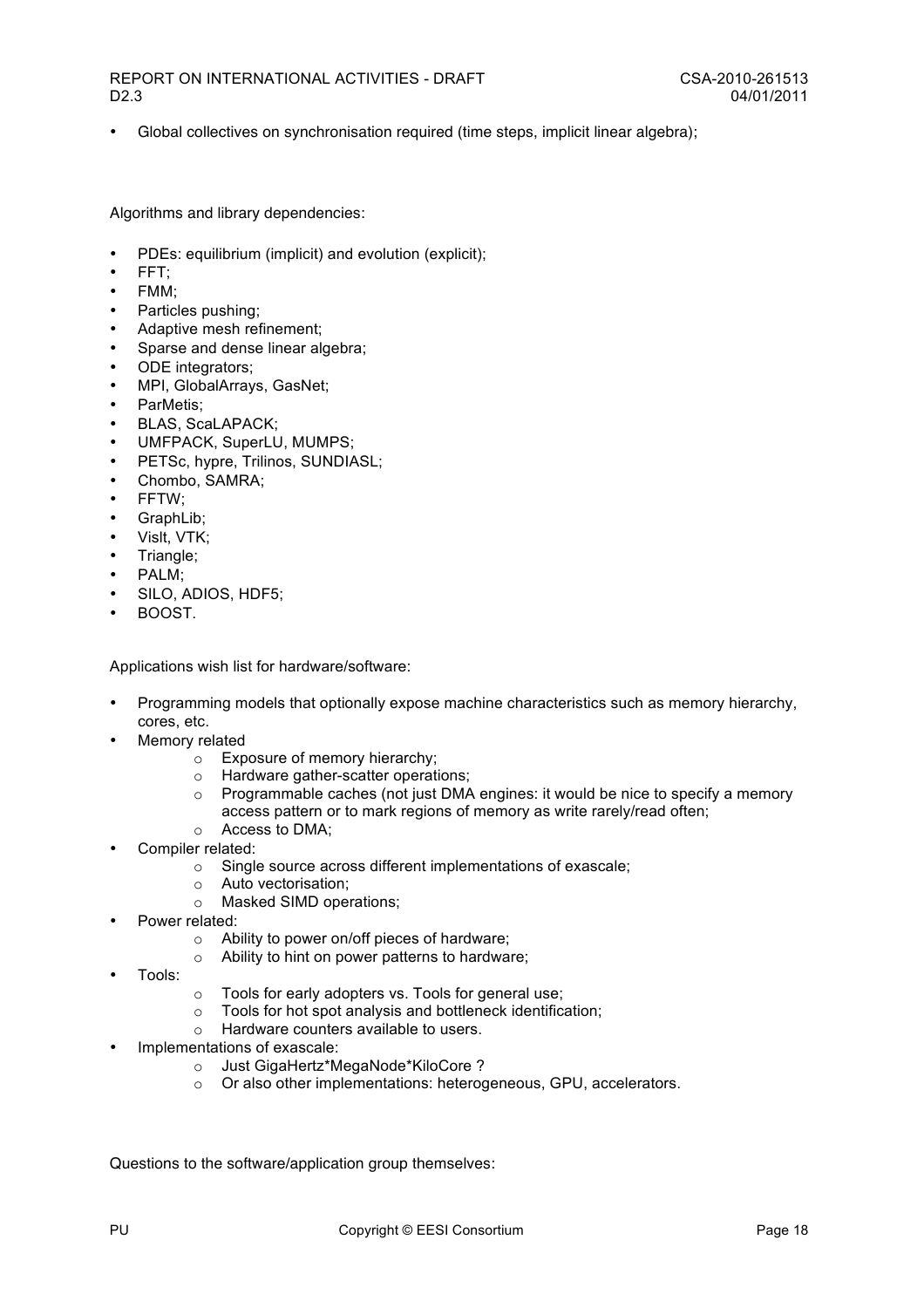- Size of the coherence domain:
	- Exploring new programming models on the following aspects:
		- o Manycore and heterogeneous nodes;
		- o Data locality enhancements;
		- o More loose synchronisation models;
		- o Data movement becomes relatively more expensive compared to computing;
		- Mixed-precision algorithms:
- Fault tolerance:
	- o Categorise type of faults, and identify there severity;
- Reproducibility:
	- o Is bit-level reproducibility required for applications results ?
		- o What would be the hardware/power advantages when bit-level reproducibility would be relaxed ?
- Big Data:
	- o What would the availability of hundreds of TB to tens of PB main memory mean for application design ?

Other aspects:

- Investigate scalability on three levels: weak (one instance of application), strong (one instance of application), workflow scalability (across instances);
- Load balancing becomes extremely critical when using exascale sizes;
- Collective communication aspects;
- Hierarchical algorithms (like multigrid) may suffer on coarse levels.

## 4.6 Next meeting

The next IESP workshop meeting has been planned in Kyoto, Japan, April 6-7, 2011.

## 4.7 Conclusions

The Maui IESP meeting was the fifth workshop in a row which started in Santa Fe in April 2009. Building on the findings of the earlier workshops, the discussions during the meeting in Maui focused on the start of the practical implementation of Co-Design Vehicles (CDV's). The main part of the second day has been used for trying to identify as clearly as possible which kind of information was needed for the successful collaboration between application, hardware and software groups. This information has been characterized and should be used for the implementation of Co-Design Centers.

With respect to these Co-Design Centers, the DoE in the US has taken steps forward in selecting Co-Design Centers. Calls for proposals have been made, leading to 21 candidates, which are in the process of being reviewed. It seems that the US has taken the lead here.

With respect to setting up an Exascale Software Center (ESC), there are planning efforts underway, which foresee in delivering high quality system software for exascale platforms in the 2015-2018 range, to enable increased productivity and capability and reduce the risk of exascale deployments. The initial staffing effort of the ESC is anticipated as 10-20 distributed teams of 3 to 7 people each for applied Research & Development, and additional staff to ensure quality assurance and verification. The launch is foreseen in the first half of 2011.

Another important topic which has not been discussed yet in detail is the relationship between vendors on one side and applications/software groups on the other side. There must be a model in which applications/software groups are able to anticipate on new technology developments at vendors, which may be confidential and/or strategic for those vendors. A clearly defined Application Programming Interface (API), including responsibilities on maintaining will be required. An additional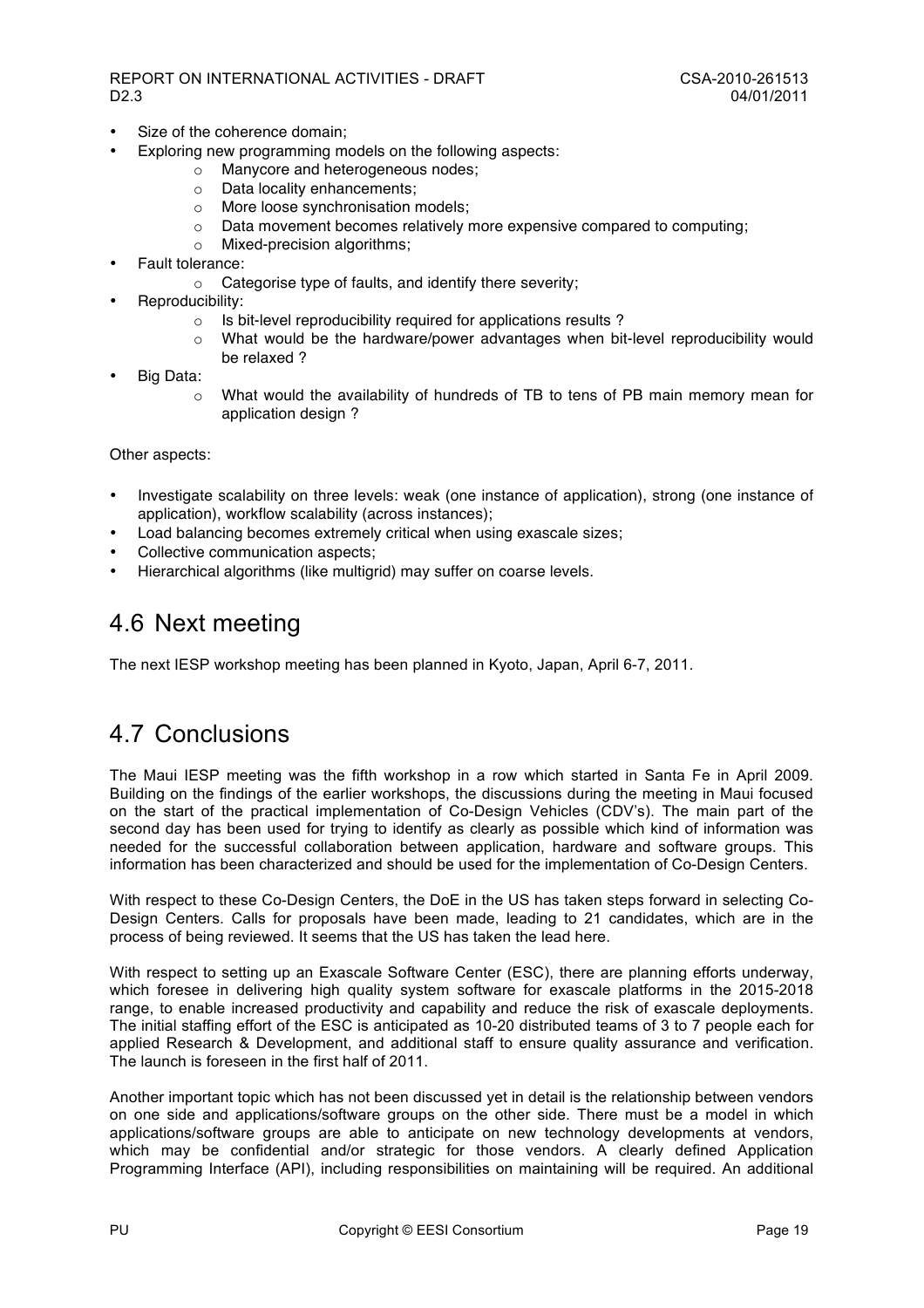dimension to this issue may be the aspect of national security: many vendors are US-based, which could mean limited access to application/software groups outside the US.

After this fifth workshop it has become apparent that IESP is able to build a broad community that is prepared and able to mobilize the stakeholders and others concerned to achieve the goals set forth by the IESP and prepare for a large scale redesign effort for software/applications in close cooperation with technology developers. It is also clear that the US strongly will go ahead whatever happens outside of the US. Only if the EC realises its own stakes in this matter (as up to now seems to be the case if one looks at the present FP7 and IDC efforts), Europe will be ready to deploy next generation HPC tools and equipment to Europe's own case and advantage.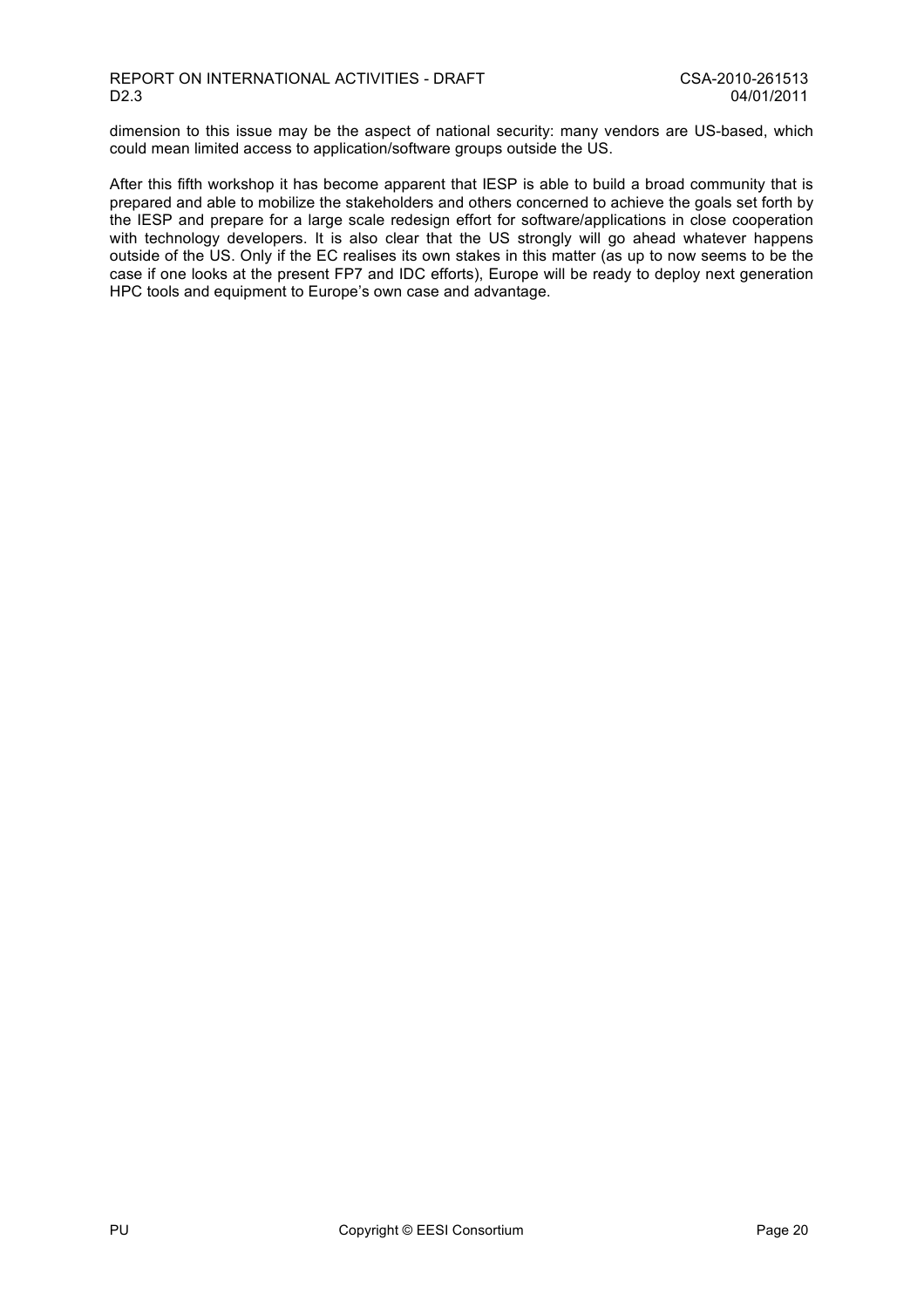# 5. References

- [1] *The International Exascale Software Project: A Call to Cooperative Action by the Global High Performance Community*, Dongarra, J., Beckman, P., Aerts, P., Cappello, F., Lippert, T., Matsuoka, S., Messina, P., Moore, T., Stevens, R., Trefethen, A., Valero, M. Volume 23, Number 4, Winter 2009, *International Journal of High Performance Computer Applications*, pp 309-322, ISSN 1094-3420.
- [2] International Exascale Software Project Roadmap, version 1.1, www.exascale.org.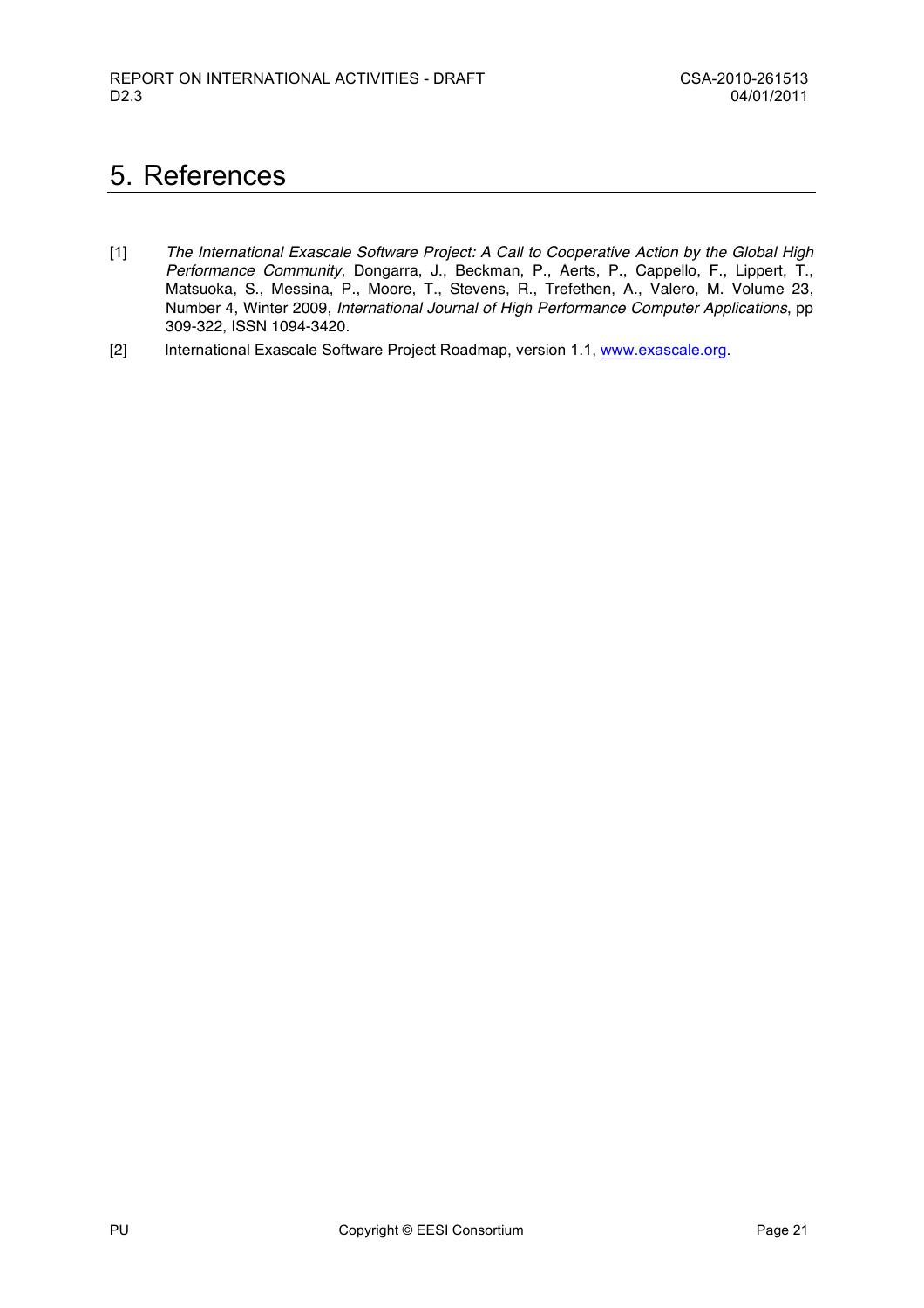# 6. Appendix A – Attendees of the IESP workshops

# 6.1 Attendees of previous Workshops

SC08, Austin, TX, USA, November 17-20, 2008 Santa Fe, NM, USA, April 7-8, 2009 Paris, France, June 28-29, 2009 Tsukuba, Japan, October 19-21, 2009 Oxford, UK, April 12-14, 2010

|                |                         | Affiliation                                        | Country   | SC <sub>08</sub> | Sante<br>Fe | Paris | Japan | Oxford                   |
|----------------|-------------------------|----------------------------------------------------|-----------|------------------|-------------|-------|-------|--------------------------|
| Patrick        | Aerts                   | <b>NWO</b>                                         | <b>NL</b> |                  | x           | x     | x     | X                        |
| Giovanni       | Aloisio                 | Euro-Mediterranean<br>Centre for Climate<br>Change | Italy     |                  |             | x     | x     | X                        |
| Dong           | Ahn                     | <b>LLNL</b>                                        | US        | x                |             |       |       |                          |
| Yutaka         | Akiyama                 | Tokyo Tech                                         | Japan     |                  |             |       | x     |                          |
| Jean-Claude    | Andre                   | <b>CERFACS</b>                                     | France    |                  |             | x     | x     | $\underline{\mathsf{X}}$ |
| Phil           | Andrews                 | UT                                                 | US        | x                |             |       |       |                          |
| Mutsumi        | Aoyagi                  | U Kyushu                                           | Japan     |                  |             | x     | x     |                          |
| Mike           | Ashworth                | Daresbury                                          | UK        |                  |             | x     | x     | $\underline{x}$          |
| Franck         | <b>Barbier</b>          | <b>ANR</b>                                         | France    |                  |             | x     |       |                          |
| Venkat         | Balaji                  | Princeton                                          | US        |                  |             |       |       | X                        |
| David          | Barkai                  | Intel                                              | US        | x                | x           | x     | x     | $\underline{\mathsf{X}}$ |
| Sanzio         | Bassini                 | <b>CINECA</b>                                      | Italy     |                  |             | x     |       |                          |
| Kyriakos       | Baxevanidis $\bullet^3$ | EC                                                 | EU        |                  |             | x     |       | <u>х</u>                 |
| Pete           | Beckman                 | <b>ANL</b>                                         | US        | X                | x           | x     | x     | $\underline{\mathsf{x}}$ |
| Jean-Yves      | Berthou                 | <b>EDF</b>                                         | France    | x                | x           | x     | x     | <u>х</u>                 |
| Richard        | <b>Blake</b>            | Daresbury                                          | <b>UK</b> |                  | X           |       |       | x                        |
| Jay            | Boisseau                | <b>TACC</b>                                        | US        | x                |             |       |       |                          |
| Taisuke        | <b>Boku</b>             | U of Tsukuba                                       | Japan     |                  | x           | x     | x     | $\underline{\mathsf{x}}$ |
| Bertrand       | Braunschweig            | ANR                                                | France    |                  | x           | x     | x     |                          |
| Bill           | Camp                    | Intel                                              | US        |                  | x           |       |       |                          |
| Franck         | Cappello                | <b>INRIA</b>                                       | France    | x                | x           | x     | x     | x                        |
| Charlie        | Catlett                 | <b>ANL</b>                                         | US        |                  |             |       |       | $\underline{x}$          |
| Ruay-Shiung    | Chang                   | National Dong Hwa<br>University                    | Taiwan    |                  |             |       |       | <u>х</u>                 |
| <b>Barbara</b> | Chapman                 | U of Houston                                       | US        |                  | x           | x     | x     | $\underline{x}$          |
| Xuebin         | Chi                     | CAS                                                | China     |                  |             |       | x     | $\underline{\mathsf{x}}$ |
| Alok           | Choudhary               | <b>NWU</b>                                         | US        |                  | x           | x     | x     | x                        |
| Iris           | Christadler             | <b>LRZ</b>                                         | Germany   |                  |             | x     |       |                          |
| Almadena       | Chtchelkanova           | <b>NSF</b>                                         | US        |                  | x           |       |       |                          |

3 Attendees marked with "•" are official observers.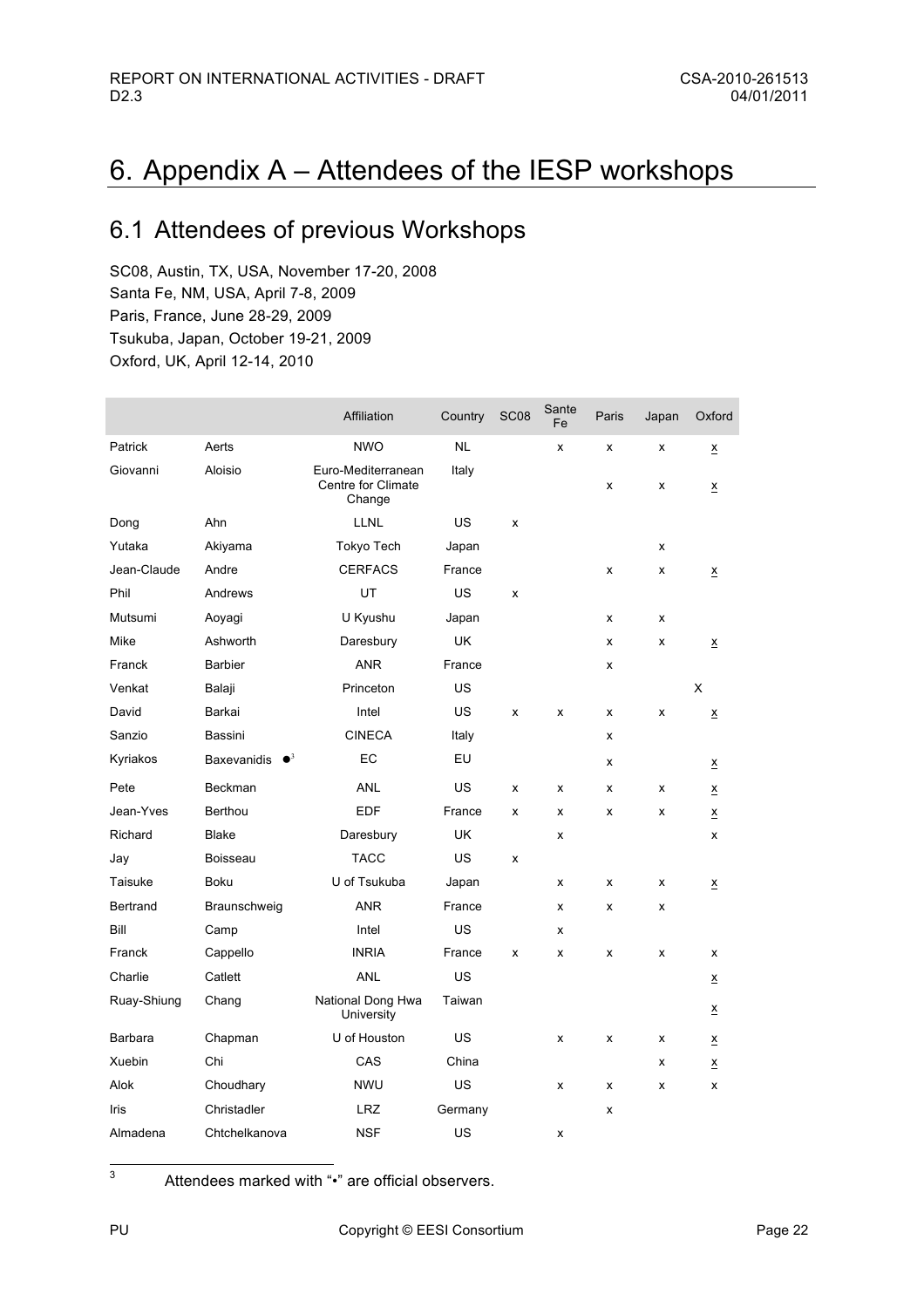|               |                   | Affiliation      | Country   | SC <sub>08</sub>   | Sante<br>Fe | Paris | Japan | Oxford                   |
|---------------|-------------------|------------------|-----------|--------------------|-------------|-------|-------|--------------------------|
| Guillaume     | Colin de Verdière | <b>CEA</b>       | France    |                    |             | x     |       |                          |
| Frederica     | Darema            | <b>NSF</b>       | US        |                    | x           |       |       |                          |
| <b>Bronis</b> | de Supinski       | <b>LLNL</b>      | US        | x                  |             |       |       |                          |
| Peter         | Coveney           | U College London | UK        |                    |             |       |       | $\underline{x}$          |
| David         | Dean              | ORNL/DOE         | * US      |                    |             |       | x     | $\underline{x}$          |
| Mik           | Dewer             | <b>NAG</b>       | <b>UK</b> |                    |             |       |       | $\underline{x}$          |
| Jack          | Dongarra          | U of Tennessee   | US        | x                  | x           | х     | х     | $\underline{\mathsf{x}}$ |
| Sudip         | Dosanjh           | <b>SNL</b>       | US        |                    | x           | x     | x     | $\underline{\mathsf{x}}$ |
| Thom          | Dunning           | <b>NCSA</b>      | US        | x                  |             |       |       |                          |
| lain          | Duff              | Rutherford Lab   | UK        |                    |             |       |       | $\underline{x}$          |
| Hugo          | Falter            | ParTec           | Germany   |                    | x           | x     | x     |                          |
| Teresa        | Finchum           | U of Tennessee   | US        |                    |             |       | x     | $\underline{x}$          |
| Leonardo      | Flores            | EC               | EU        |                    |             |       |       | x                        |
| Fabrizio      | Gagliardi         | Microsoft        | US        |                    |             | x     |       |                          |
| Alan          | Gara              | <b>IBM</b>       | US        |                    | x           | x     |       |                          |
| Al            | Geist             | <b>ORNL</b>      | US        |                    | x           |       |       |                          |
| Luc           | Giraud            | <b>CERFACS</b>   | France    |                    | x           | x     |       |                          |
| Kostas        | Glinos            | EC               | EU        |                    |             | x     |       | х                        |
| Jean          | Gonnord           | <b>CEA</b>       | France    | x                  |             | x     |       | x                        |
| Robert        | Graybill          | <b>ISI</b>       | US        |                    | x           |       |       |                          |
| Bill          | Gropp             | <b>UIUC</b>      | US        | x                  |             | x     | x     | x                        |
| Jim           | Hack              | <b>ORNL</b>      | US        | x                  |             |       |       |                          |
| Jean-Francois | Hamelin           | EDF              | France    |                    | x           |       | x     |                          |
| Robert        | Harrison          | <b>ORNL</b>      | US        |                    |             |       | x     | х                        |
| Bill          | Harrod            | DAPRA            | US        | x                  |             |       |       |                          |
| Stefan        | Heinzel           | Max Planck DEISA | Germany   |                    | x           | x     | x     | x                        |
| Barb          | Helland           | <b>OS</b>        | US        | x                  |             |       |       | x                        |
| Mike          | Heroux            | Sandia           | US        | $\pmb{\mathsf{x}}$ | x           | x     | x     | х                        |
| Ryutaro       | Himeno            | <b>RIKEN</b>     | Japan     |                    | x           |       | x     | x                        |
| Kimihiko      | Hirao             | Riken            | Japan     |                    |             |       | x     |                          |
| Dan           | Hitchcock         | OS               | US        | x                  |             |       |       |                          |
| Thuc          | Hoang             | <b>NNSA</b>      | US        |                    | x           |       |       |                          |
| Adolfy        | Hoisie            | LANL             | US        |                    |             |       | x     |                          |
| Charlie       | Holland           | <b>DARPA</b>     | US        | x                  |             |       |       |                          |
| Koh           | Hotta             | Fujitsu          | Japan     |                    |             |       | x     | x                        |
| Herbert       | Huber             | <b>LRZ</b>       | Germany   |                    |             |       |       | x                        |
| Yuichi        | Inoue             | <b>MEXT</b>      | Japan     |                    |             |       | x     |                          |
| Yutaka        | Ishikawa          | U of Tokyo       | Japan     |                    | x           | x     | x     | x                        |
| Satoshi       | Itoh              | <b>MEXT</b>      | Japan     |                    |             |       | x     |                          |
| William       | Jalby             | U of Versailles  | France    |                    | x           |       |       |                          |
| Jean-Pascal   | Jégu              | Teratec          | France    |                    |             | x     |       |                          |
| Zhong         | Jin               | CAS              | China     |                    |             |       | x     | х                        |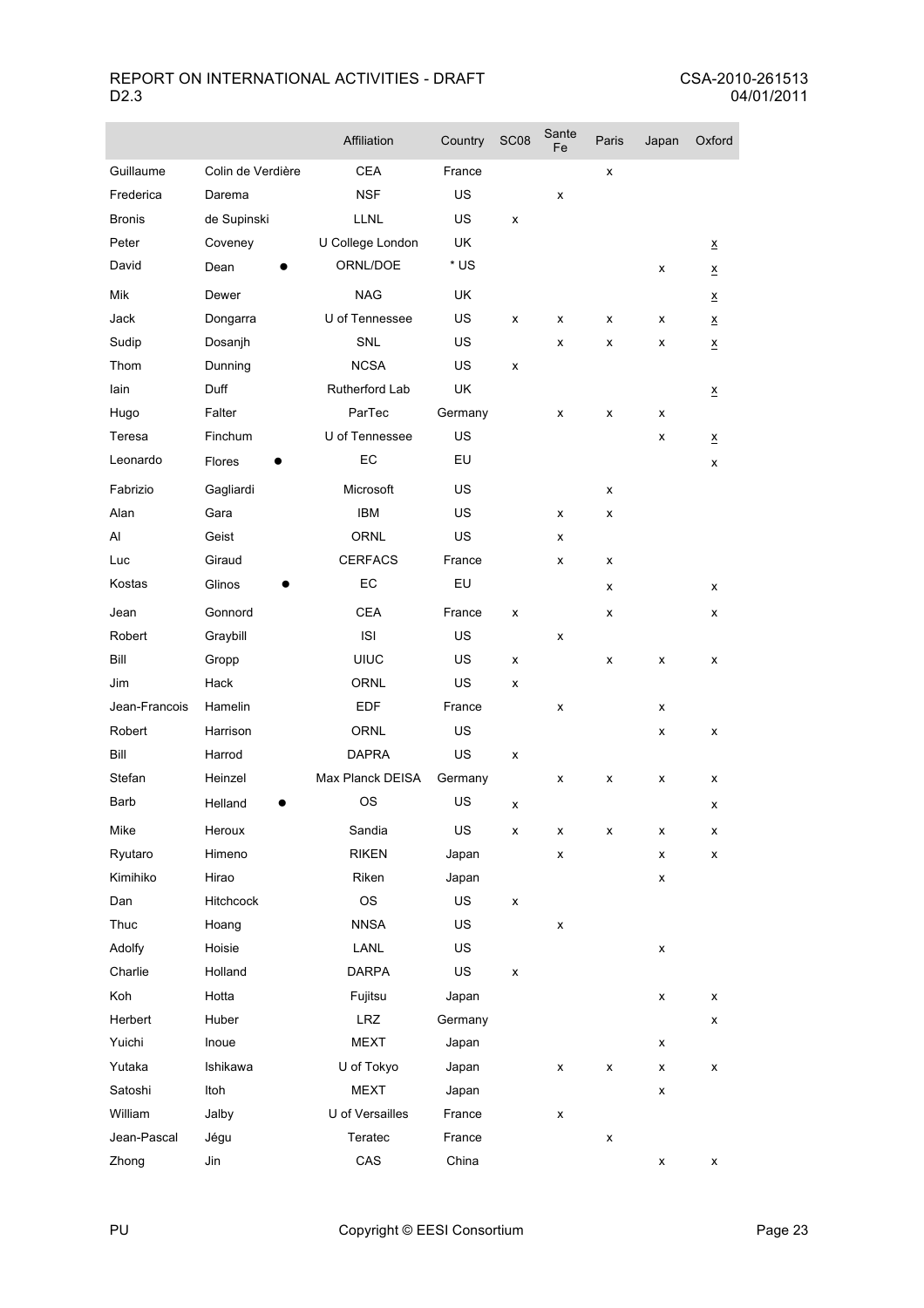|               |                | Affiliation    | Country   | <b>SC08</b> | Sante<br>Fe | Paris              | Japan | Oxford |
|---------------|----------------|----------------|-----------|-------------|-------------|--------------------|-------|--------|
| Fred          | Johnson        | <b>DOE</b>     | US        | x           |             | x                  | x     | x      |
| Andrew        | Jones          | <b>NAG</b>     | <b>UK</b> |             |             | x                  | x     |        |
| Emma          | Jones          | <b>EPSRC</b>   | <b>UK</b> |             |             |                    |       | x      |
| Laxmilkant    | Kale           | <b>UIUC</b>    | <b>US</b> |             |             | x                  |       |        |
| Richard       | Kenway         | <b>EPCC</b>    | UK        |             | x           |                    | x     | x      |
| David         | Keyes          | Columbia U.    | <b>US</b> |             | x           | x                  |       | x      |
| Moe           | Khaleel        | PPNL           | <b>US</b> |             |             |                    | x     |        |
| Kimmo         | Koski          | CSC            | Finland   |             |             | x                  |       |        |
| Bill          | Kramer         | <b>NCSA</b>    | <b>US</b> |             | x           | x                  | x     | x      |
| Dimitri       | Kusnezov       | <b>NNSA</b>    | <b>US</b> | x           |             |                    |       |        |
| Jesus         | Labarta        | <b>BSC</b>     | Spain     |             | x           | x                  | x     | x      |
| Jean-Francois | Lavignon       | Bull           | France    |             | x           | x                  | х     | х      |
| Alain         | Lichnewsky     | Genci          | France    |             | x           | x                  |       | x      |
| Volker        | Lindenstruth   | Heidelberg U   | Germany   |             |             | x                  |       |        |
| Thomas        | Lippert        | Juelich        | Germany   | x           |             | x                  | x     | x      |
| <b>Bob</b>    | Lucas          | <b>ISI</b>     | US        |             | x           | x                  |       | x      |
| Rusty         | Lusk           | <b>ANL</b>     | US        |             |             |                    |       | х      |
| Barney        | Maccabe        | <b>ORNL</b>    | <b>US</b> |             | x           | x                  | x     | х      |
| Satoshi       | Matsuoka       | TiTech         | Japan     | x           | x           | x                  | х     | х      |
| Simon         | McIntosh-Smith | U. Bristol     | UK.       |             |             |                    |       | х      |
| Bob           | Meisner        | <b>NNAS</b>    | <b>US</b> | x           |             |                    |       |        |
| Paul          | Messina        | ANL            | US        | x           |             | x                  | x     |        |
| Peter         | Michielse      | <b>NWO</b>     | <b>NL</b> |             | x           | x                  |       | X      |
| Kazunori      | Mikami         | Cray           | Japan     |             |             |                    | x     |        |
| Leighanne     | Mills          | U of Tennessee | <b>US</b> |             |             |                    | х     |        |
| Bernd         | Mohr           | Juelich        | Germany   |             | x           | х                  | х     | х      |
| Terry         | Moore          | U of Tennessee | US        | x           | x           | x                  | x     | x      |
| Hervé         | Mouren         | Teratec        | France    |             |             | x                  |       |        |
| Jean-Michel   | Muller         | <b>CNRS</b>    | France    |             |             | x                  |       |        |
| Matthias      | Müller         | Dresden        | Germany   |             |             |                    | x     |        |
| Wolfgang      | Nagel          | Dresden        | Germany   |             | x           | x                  | x     | x      |
| Kengo         | Nakajima       | U of Tokyo     | Japan     |             |             |                    | х     | x      |
| Hiroshi       | Nakashima      | Kyoto U.       | Japan     |             |             | $\pmb{\mathsf{x}}$ | x     | х      |
| Mamoru        | Nakono         | Cray           | Japan     |             |             |                    | X     |        |
| Jeff          | Nichols        | ORNL           | US        |             | x           |                    | x     | х      |
| Jane          | Nicholson      | <b>EPSRC</b>   | UK        |             |             |                    | x     | x      |
| Jean-Philippe | Nominé         | <b>CEA</b>     | France    |             |             | x                  |       | x      |
| <b>Nick</b>   | Nystrom        | <b>PSC</b>     | US        |             | x           |                    |       |        |
| Per           | Oster          | CSC            | Finland   | x           | x           |                    |       |        |
| Mike          | Papka          | ANL            | US        |             |             |                    |       | x      |
| Abani         | Patra          | <b>NSF</b>     | US        |             | x           | x                  | X     |        |
| Rob           | Pennington •   | <b>NSF</b>     | US        | x           | X           |                    |       | x      |
| Serge         | Petiton        | <b>CNRS</b>    | France    |             |             | x                  |       | x      |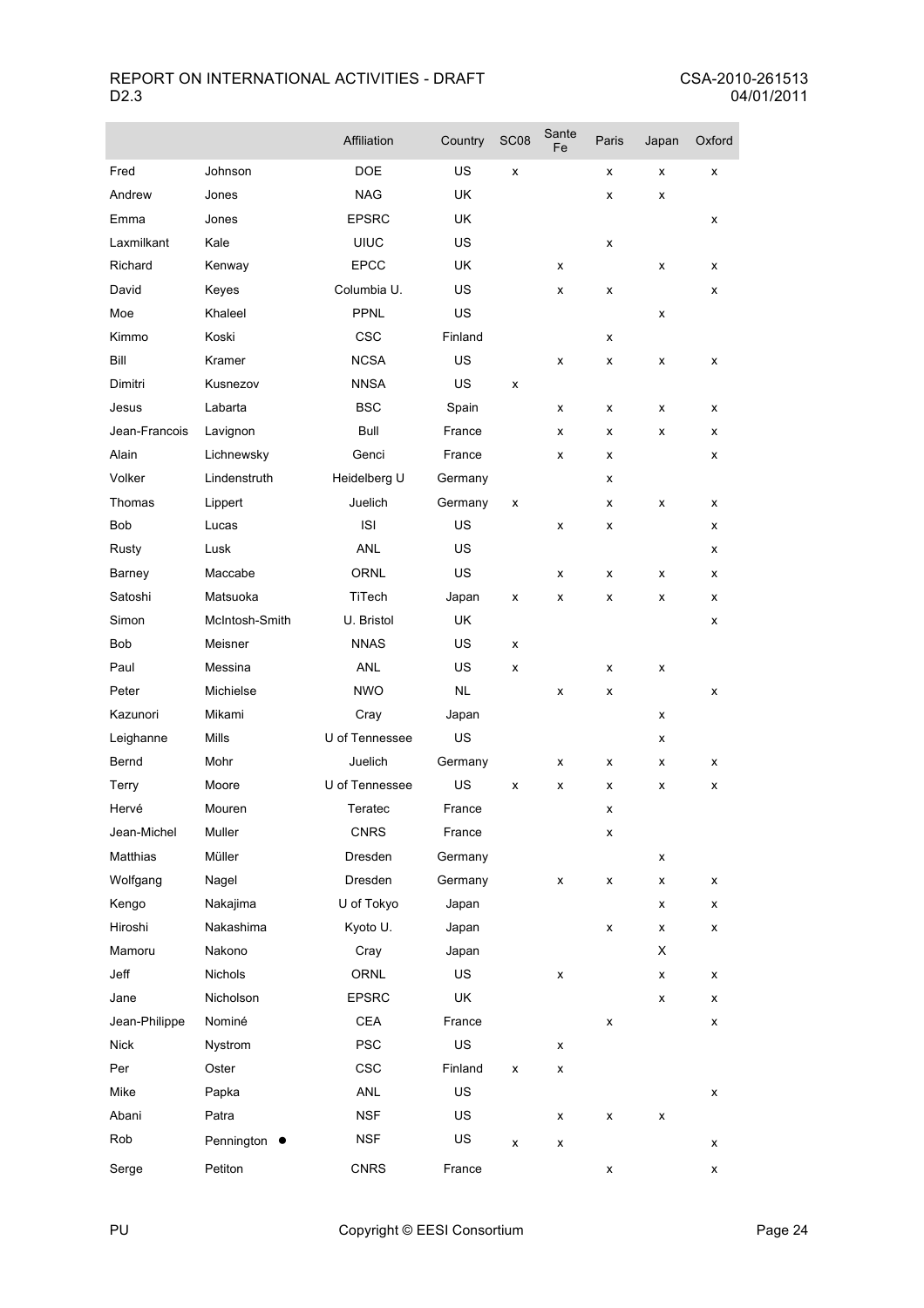|              |                | Affiliation           | Country   | SC <sub>08</sub> | Sante<br>Fe        | Paris              | Japan | Oxford |
|--------------|----------------|-----------------------|-----------|------------------|--------------------|--------------------|-------|--------|
| Claude       | Puech          | <b>INRIA</b>          | France    |                  | x                  | x                  |       |        |
| <b>Tracy</b> | Rafferty       | U of Tennessee        | US        | X                | x                  | x                  | x     | x      |
| Dan          | Reed           | Microsoft             | <b>US</b> |                  | x                  | x                  |       |        |
| Michael      | Resch          | <b>HLRS Stuttgart</b> | Germany   |                  | х                  |                    |       | х      |
| Catherine    | Rivière        | <b>GENCI</b>          | France    |                  | x                  | х                  |       |        |
| Ralph        | Roskies        | <b>PSC</b>            | US        | x                |                    |                    |       |        |
| Faith        | Ruppert        | ANL                   | US        |                  | x                  |                    |       |        |
| Christian    | Saguez         | Teratec               | France    |                  |                    | x                  |       |        |
| Vivek        | Sarkar         | Rice                  | US        |                  | x                  |                    |       |        |
| Stef         | Salvini        | Oxford                | UK        |                  |                    |                    |       | x      |
| Mitsuhisa    | Sato           | U of Tsukuba          | Japan     | x                | x                  | x                  | x     | x      |
| Stephen      | Scott          | <b>ORNL</b>           | <b>US</b> |                  | x                  |                    |       |        |
| Mark         | Seager         | <b>LLNL</b>           | US        |                  | x                  |                    |       |        |
| Ed           | Seidel         | <b>NSF</b>            | US        | x                |                    | x                  | x     | x      |
| Akiyuki      | Seki           | <b>MEXT</b>           | Japan     |                  |                    |                    | x     |        |
| Satoshi      | Sekiguchi      | AIST/METI             | Japan     |                  |                    |                    | x     |        |
| Hideo        | Sekino         | Toyohash Inst Tech    | Japan     |                  |                    |                    | x     |        |
| John         | Shalf          | <b>LBNL</b>           | US        |                  |                    | x                  | x     |        |
| Horst        | Simon          | <b>LBNL</b>           | US        | x                | x                  |                    |       |        |
| David        | Skinner        | <b>LBNL</b>           | <b>US</b> |                  | x                  | x                  | x     | х      |
| Marc         | Snir           | <b>UIUC</b>           | US        | x                |                    |                    |       |        |
| Mary         | Spada          | <b>ANL</b>            | US        | x                |                    |                    |       |        |
| Thomas       | Sterling       | LSU                   | <b>US</b> |                  | x                  | x                  | x     |        |
| James        | Southern       | Fujitsu               | UK        |                  |                    |                    |       | х      |
| Rick         | Stevens        | <b>ANL</b>            | <b>US</b> | х                | x                  |                    | x     | x      |
| Michael      | Strayer<br>e   | DOE OS                | <b>US</b> | x                | x                  |                    |       |        |
| Fred         | <b>Streitz</b> | <b>LLNL</b>           | US        |                  |                    |                    | x     | x      |
| Bob          | Sugar          | <b>UCSB</b>           | US        |                  |                    |                    | x     |        |
| Shinji       | Sumimoto       | Fujitsu               | Japan     |                  |                    |                    | x     |        |
| Makoto       | Taiji          | Riken                 | Japan     |                  |                    | $\pmb{\mathsf{x}}$ | x     | x      |
| Toshikazu    | Takada         | Riken                 | Japan     |                  |                    |                    | x     | x      |
| Hiroshi      | Takemiya       | <b>JAEA</b>           | Japan     |                  |                    |                    |       | x      |
| Bill         | Tang           | PPPL                  | US        |                  |                    |                    | x     | x      |
| John         | Taylor         | CSIRO                 | AU        |                  |                    |                    | x     | x      |
| Rajeev       | Thakur         | ANL                   | US        |                  |                    |                    | x     | x      |
| Anne         | Trefethen      | Oxford                | UK        |                  | x                  | x                  | x     | x      |
| Akira        | Ukawa          | U of Tsukuba          | Japan     |                  |                    |                    | x     |        |
| Mateo        | Valero         | <b>BSC</b>            | Spain     | x                |                    | x                  |       | x      |
| Aad          | van der Steen  | <b>NCF</b>            | NL        |                  |                    |                    | x     |        |
| Jeffrey      | Vetter         | ORNL                  | US        |                  | x                  | х                  | x     | x      |
| Vladimir     | Voevodin       | Moscow State U        | Russia    |                  |                    | x                  |       |        |
| Andy         | White          | LANL                  | US        | x                | $\pmb{\mathsf{x}}$ |                    |       |        |
| Peg          | Williams       | Cray                  | US        |                  | x                  | $\pmb{\mathsf{x}}$ | x     | x      |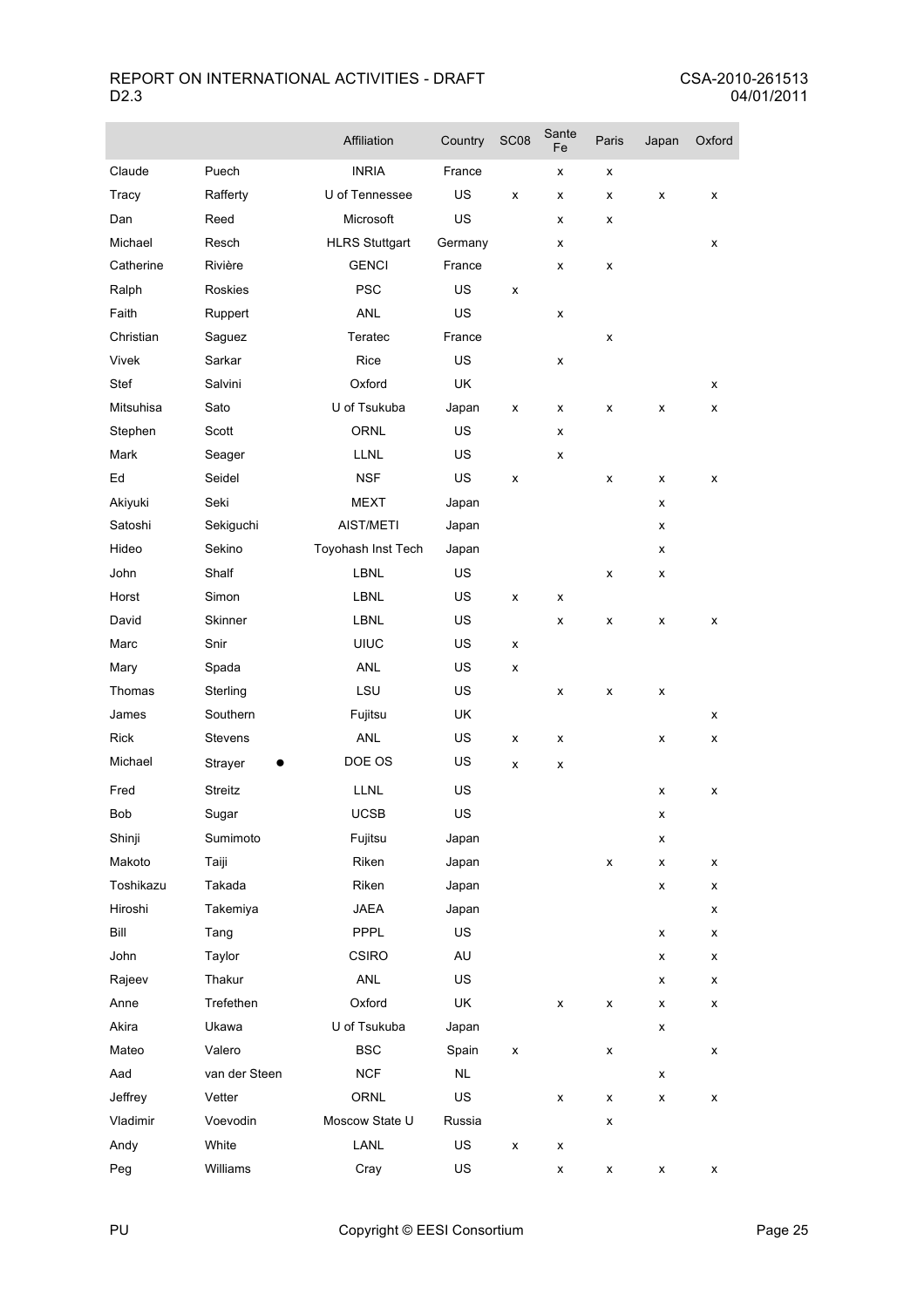|         |            | Affiliation | Country | <b>SC08</b> | Sante<br>Fe | Paris | Japan | Oxford |
|---------|------------|-------------|---------|-------------|-------------|-------|-------|--------|
| Robert  | Wisniewski | <b>IBM</b>  | US      |             |             |       | x     | x      |
| Felix   | Wolf       | Juelich     | Germany |             |             |       |       | x      |
| Kathy   | Yelick     | LBNL        | US      | x           | x           | x     |       |        |
| Akinori | Yonezawa   | U Tokyo     | Japan   |             |             |       | x     |        |
| Thomas  | Zacharia   | <b>ORNL</b> | US      | x           |             |       |       | x      |

# 6.2 Maui, HI, USA, October 18-19, 2010

The attendees of the Maui IESP Workshop were:

| <b>Patrick Aerts</b>         | <b>NWO</b>        | <b>NL</b> |
|------------------------------|-------------------|-----------|
| Giovanni Aloisio             | Euro-Mediterranea | Italy     |
| Jean-Claude Andre            | <b>CERFACS</b>    | France    |
| <b>Michael Ashworth</b>      | Daresbury         | <b>UK</b> |
| David Barkai                 | Intel             | US        |
| Pete Beckman                 | <b>ANL</b>        | US        |
| Jean-Yves Berthou            | <b>EDF</b>        | France    |
| <b>Taisuke Boku</b>          | U of Tsukuba      | Japan     |
| <b>Bertrand Braunschweig</b> | <b>ANR</b>        | France    |
| Ron Brightwell               | <b>SNL</b>        | US        |
| Franck Cappello              | <b>INRIA</b>      | France    |
| <b>Charlie Catlett</b>       | <b>ANL</b>        | US        |
| Barbara Chapman              | U of Houston      | US        |
| <b>Xuebin Chi</b>            | CAS               | China     |
| <b>Andrew Chien</b>          | Self              | US        |
| Alok Choudhary               | <b>NWU</b>        | US        |
| <b>Tim Cornwell</b>          | <b>CSIRO</b>      | <b>AU</b> |
| Bronis de Supinski           | <b>LLNL</b>       | US        |
| David Dean                   | ORNL/DOE          | US        |
| Jack Dongarra                | U of Tennessee    | US        |
| Sudip Dosanjh                | <b>SNL</b>        | US        |
| <b>Stephane Ethier</b>       | <b>PPPL</b>       | US        |
| Hugo Falter                  | ParTec            | Germany   |
| <b>Teresa Finchum</b>        | U of Tennessee    | US        |
| Karl Fuerlinger              | <b>LRZ</b>        | Germany   |
| Al Geist                     | ORNL              | US        |
| Carlo Graziani               | U Chicago         | US        |
| <b>Bill Gropp</b>            | <b>UIUC</b>       | US        |
| <b>Robert Harrison</b>       | ORNL              | US        |
| Stefan Heinzel               | Max Planck/DEISA  | Germany   |
| <b>Barb Helland</b>          | <b>DOESC</b>      | US        |
| Mike Heroux                  | Sandia            | <b>US</b> |
| Ryutaro Himeno               | <b>RIKEN</b>      | Japan     |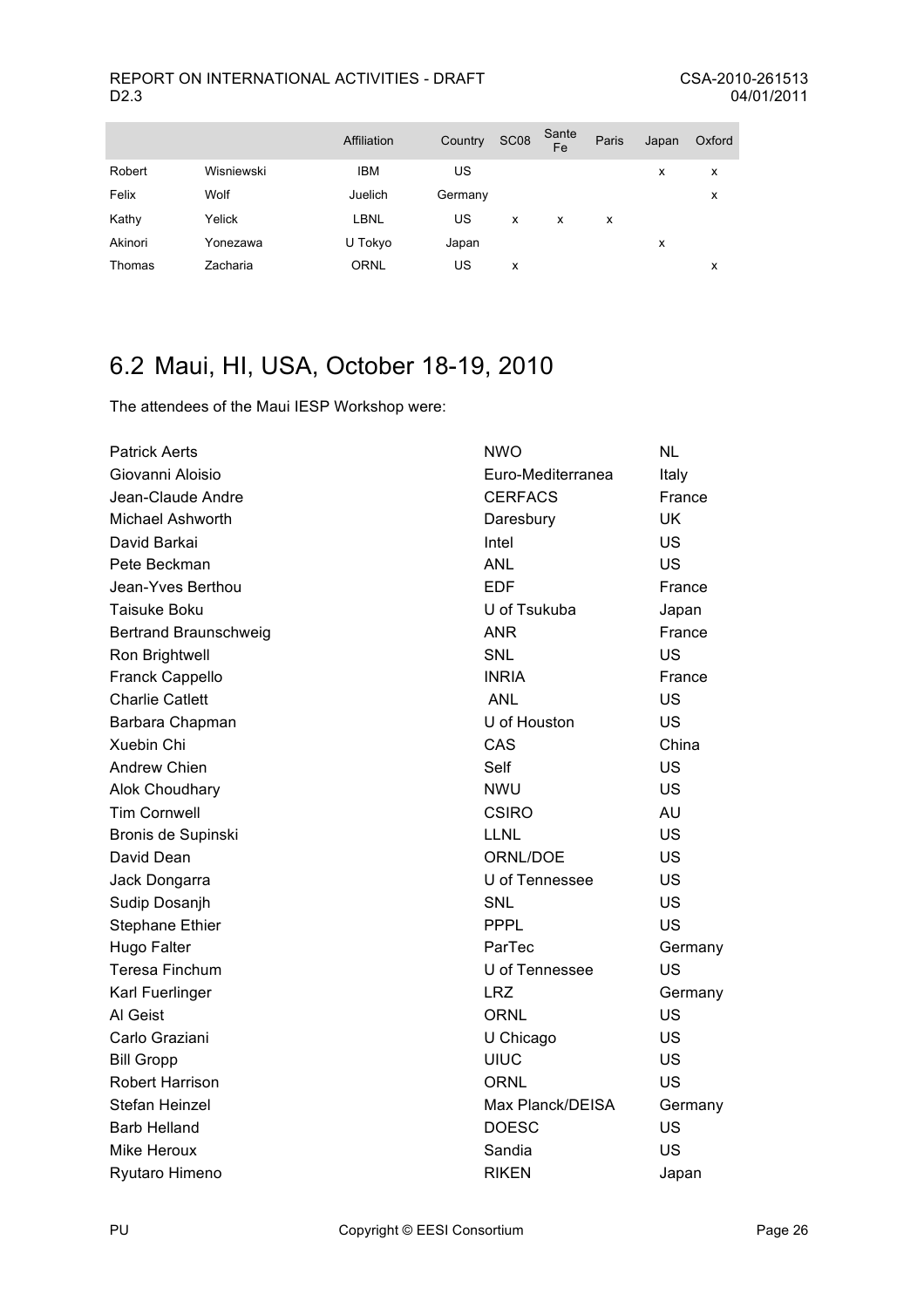| Thuc Hoang             | <b>DOE</b>     | US        |
|------------------------|----------------|-----------|
| <b>Adolfy Hoisie</b>   | <b>PNNL</b>    | US        |
| Koh Hotta              | Fujitsu        | Japan     |
| Yutaka Ishikawa        | U of Tokyo     | Japan     |
| Zhong Jin              | CAS            | China     |
| Fred Johnson           | <b>DOE</b>     | US        |
| Lennart Johnsson       | UH             | <b>US</b> |
| Larry Kaplan           | Cray           | US        |
| David Keyes            | Columbia U.    | US        |
| Moe Khaleel            | <b>PPNL</b>    | US        |
| <b>Alice Koniges</b>   | <b>LBNL</b>    | US        |
| <b>Bill Kramer</b>     | <b>NCSA</b>    | US        |
| Jesus Labarta          | <b>BSC</b>     | Spain     |
| Jean-Francois Lavignon | Bull           | France    |
| David Lombard          | Intel          | US        |
| <b>Bob Lucas</b>       | <b>ISI</b>     | US        |
| <b>Rusty Lusk</b>      | <b>ANL</b>     | US        |
| <b>Barney MacCabe</b>  | <b>ORNL</b>    | US        |
| Satoshi Matsuoka       | TiTech         | Japan     |
| <b>Bronson Messer</b>  | <b>ORNL</b>    | US        |
| <b>Peter Michielse</b> | <b>NWO</b>     | NL        |
| <b>Bernd Mohr</b>      | Juelich        | Germany   |
| <b>Terry Moore</b>     | U of Tennessee | US        |
| <b>Wolfgang Nagel</b>  | Dresden        | Germany   |
| Hiroshi Nakashima      | U of Kyoto     | Japan     |
| <b>Jeff Nichols</b>    | <b>ORNL</b>    | <b>US</b> |
| Ross Nobes             | Fujitsu        | <b>UK</b> |
| Rob Pennington         | <b>NSF</b>     | US        |
| <b>Walt Polansky</b>   | <b>DOESC</b>   | <b>US</b> |
| <b>Tracy Rafferty</b>  | U of Tennessee | US        |
| Dan Reed               | Microsoft      | US        |
| <b>Rob Ross</b>        | <b>ANL</b>     | US        |
| <b>Faith Ruppert</b>   | <b>ANL</b>     | US        |
| Robert Schreiber       | HP             | US        |
| Mark Seager            | LLNL           | US        |
| John Shalf             | <b>LBNL</b>    | US        |
| <b>Andrew Siegel</b>   | ANL            | US        |
| <b>Horst Simon</b>     | <b>LBNL</b>    | US        |
| David Skinner          | <b>LBNL</b>    | US        |
| <b>Thomas Sterling</b> | LSU            | US        |
| <b>Rick Stevens</b>    | <b>ANL</b>     | US        |
| <b>Fred Streitz</b>    | <b>LLNL</b>    | US        |
| Sriram Swaminarayan    | <b>LANL</b>    | US        |
| Makoto Taiji           | Riken          | Japan     |
| John Taylor            | <b>CSIRO</b>   | AU        |
| Rajeev Thakur          | <b>ANL</b>     | US        |
| Jeffrey Vetter         | <b>ORNL</b>    | US        |

| DOE            | US     |
|----------------|--------|
| <b>PNNL</b>    | US     |
| Fujitsu        | Japan  |
| U of Tokyo     | Japan  |
| CAS            | China  |
| DOE            | US     |
| UH             | US     |
| Cray           | US     |
| Columbia U.    | US     |
| <b>PPNL</b>    | US     |
| LBNL           | US     |
| <b>NCSA</b>    | US     |
| BSC            | Spain  |
| Bull           | France |
| Intel          | US     |
| <b>ISI</b>     | US     |
| ANL            | US     |
| ORNL           | US     |
| <b>TiTech</b>  | Japan  |
| ORNL           | US     |
| <b>NWO</b>     | NL     |
| Juelich        | German |
| U of Tennessee | US     |
| Dresden        | German |
| U of Kyoto     | Japan  |
| ORNL           | US     |
| Fujitsu        | UK     |
| <b>NSF</b>     | US     |
| <b>DOESC</b>   | US     |
| U of Tennessee | US     |
| Microsoft      | US     |
| ANL            | US     |
| ANL            | US     |
| ΗP             | US     |
| LLNL           | US     |
| LBNL           | US     |
| ANL            | US     |
| LBNL           | US     |
| LBNL           | US     |
| LSU            | US     |
| ANL            | US     |
| LLNL           | US     |
| LANL           | US     |
| Riken          | Japan  |
| <b>CSIRO</b>   | AU     |
| ANL            | US     |
| ORNL           | US     |